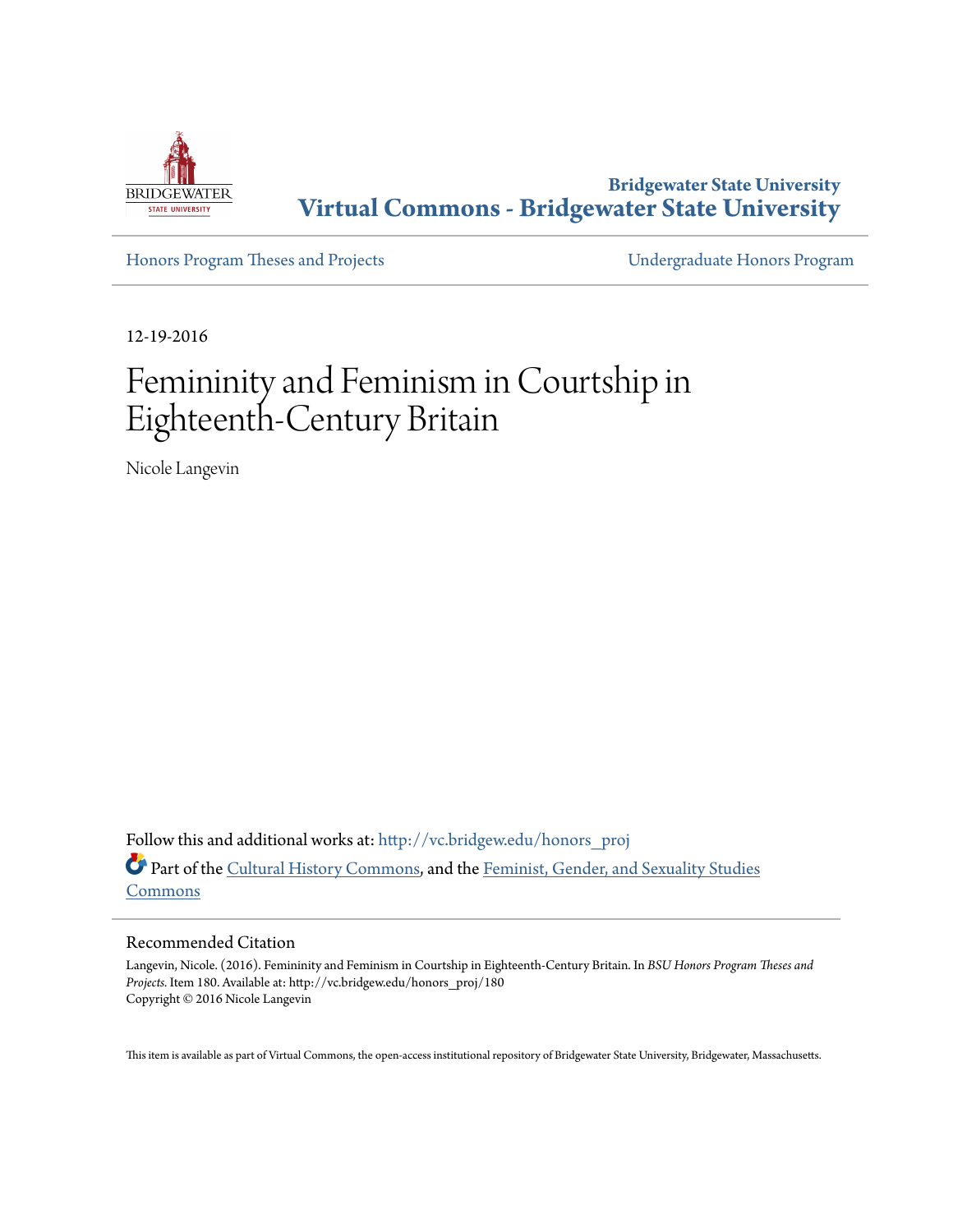Femininity and Feminism in Courtship in Eighteenth-Century Britain

Nicole Langevin

Submitted in Partial Completion of the Requirements for Departmental Honors in History

Bridgewater State University

December 19, 2016

Dr. Sarah Wiggins, Thesis Mentor Dr. Erin O'Connor, Committee Member Dr. Elizabeth Veisz, Committee Member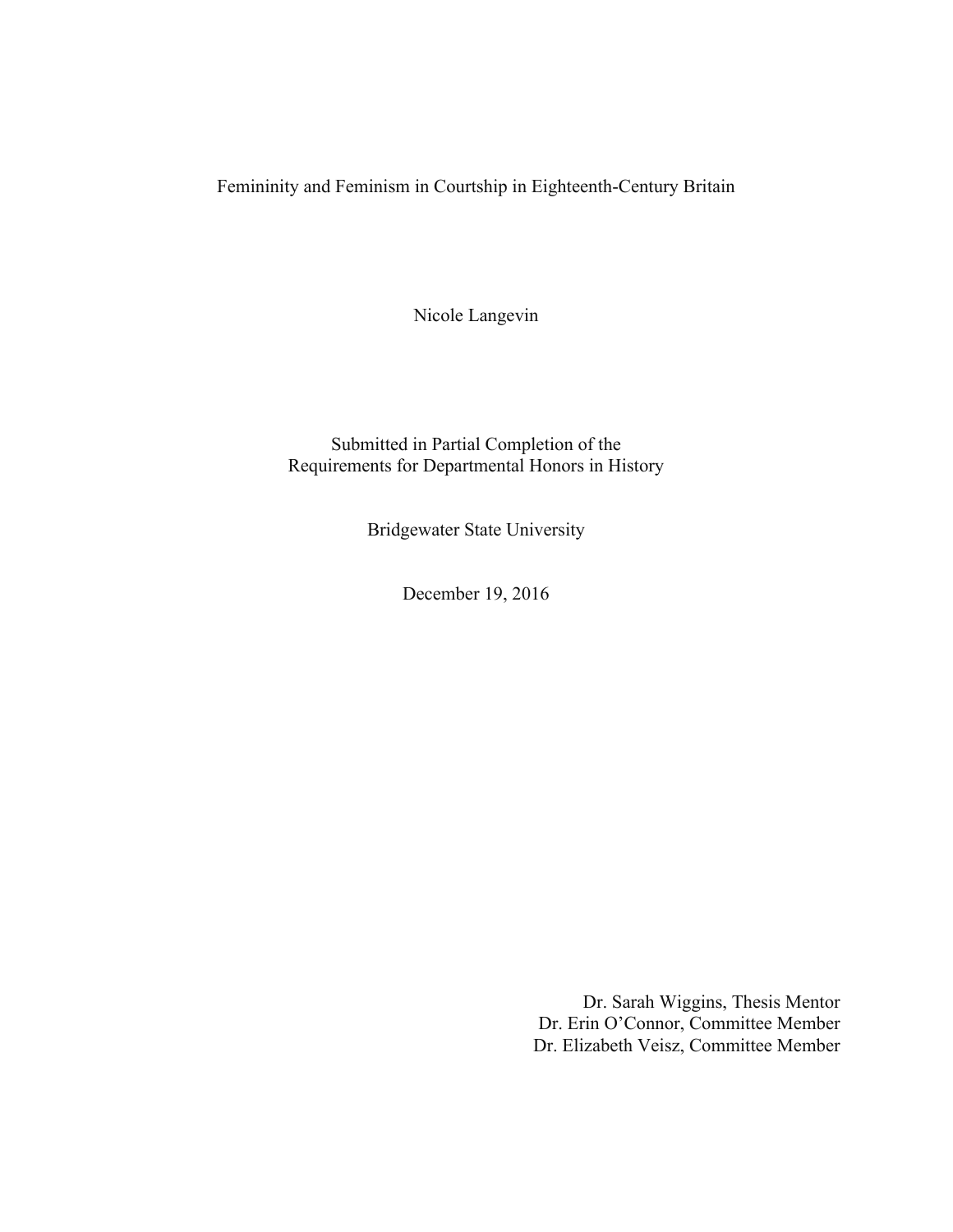Marriage practices in eighteenth-century Britain have been widely discussed by scholars of the topic. While the study of courtship and gender are topics discussed generously in many books about eighteenth century marriage, the power that women had in deciding their partner when they were being courted has not been given great attention. To most that decide to embark in studying the topic of courtship in the late 1600s leading into the 1700s, it would seem as if women had no say in who their lifelong partner would be. However, women could use the power of their femininity to persuade the men in their lives, especially their fathers, in giving them a voice on deciding their future husband. This use of a woman's femininity as power did not apply to all women in Britain, however. It is important to note that the gentry class women, rather than the elite class women, had more leeway in choosing a partner. This is particularly because elite women had much more at stake than women of the gentry class did; elite women had more land, more of a dowry, and more status that would only be increased by marrying into the right family. In other words, although women of the gentry class did have to marry a respectable man, the elite women had the pressure of elevating the family name through marriage, rather than keeping them at the same level of status.

Many authors of the history of genteel women and eighteenth-century marriage simply touch upon the topic of the power of femininity within their writings. Amanda Vickery asserts that women were not as confined in their roles as other historians argue, but that the boundaries that were set by men for women to follow were much wider and much more mobile. For instance, as Vickery states, genteel women were ". . .hostile to errant duchesses, adulterous wives, female fraudsters and pregnant servants, holding to the view that the woman who set the world at naught was very far gone."<sup>1</sup> These characteristics, according to Vickery, show that the eighteenth-century woman did not think that the world was not a place for them, but rather that

<sup>&</sup>lt;sup>1</sup> Amanda Vickery, *The Gentleman's Daughter* (London: Yale University Press, 1998), 11-12.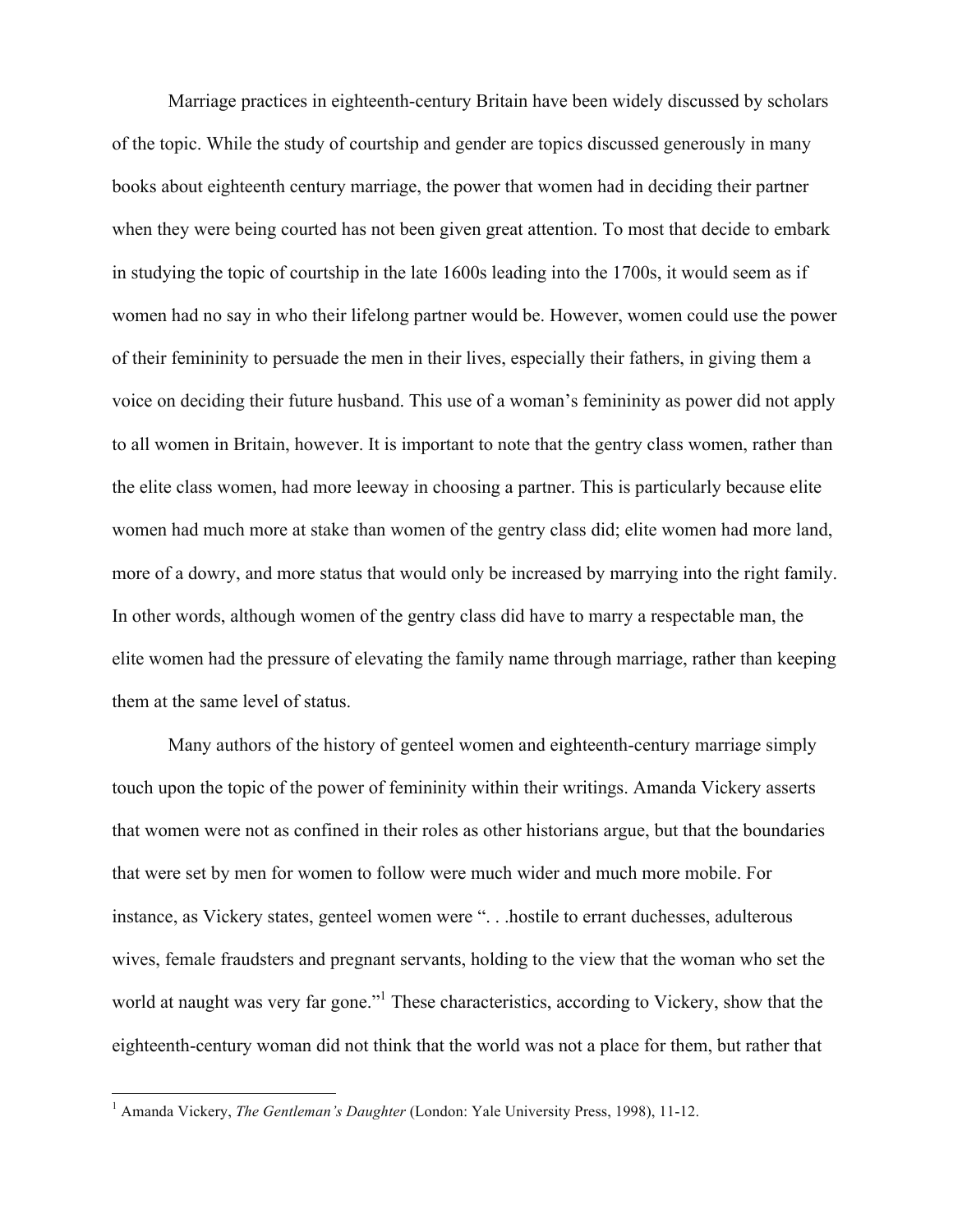the world was a place for them to experiment and make their own name. Furthermore, as Vickery also states, "Yet, as it will emerge, even the bounds of propriety were wider than historians have been apt to admit," also meaning that women were not as confined in society by men as historians discuss. Vickery's chapter on "Love and Duty" is the section that primarily discusses courtship. Here, Vickery gives only one example of the power a genteel woman held over a man as she was being courted. Robert Parker of Alkincoats was courting Elizabeth Parker of Browsholme, a genteel woman, for many years. Their correspondence of eighty-one letters between 1745 and 1851 show the painstaking task Robert Parker had of persuading Elizabeth Parker to marry him and convince her father that he was a good fit for their family.<sup>2</sup> Vickery's description of the letters as well as the lengthy timeline between them show the reader that women had the feminine power to criticize and judge a man before a marriage proposal were to take place. As the six year timeline implies, Elizabeth Parker had Robert Parker endure six-yearlong criticism before he finally resorted to making her jealous in order to gain her interest. Unfortunately, this is the only instance within Vickery's book that feminine power within courtship is addressed, but it gives the reader insight into how women actually possessed some sort of power in decision-making when it came time to marry.

Bridget Hill touches upon femininity, female education, and most importantly, marriage and courtship in her writing. While she gives many excerpts from various novels that touch upon the subject of women and courtship in eighteenth-century Britain, she mostly deals with women not having any power or say in choosing a partner. For instance, Hill gives the reader an excerpt from a letter from 1734 written by Samuel Richardson, where the character Miss Harriet Byron wrote to Miss Lucy Shelby about how women have very little to do with deciding who they are going to marry. For example, Miss Harriet Byron wrote; "Is it, that they will not speak out, lest,

 <sup>2</sup> Vickery, *The Gentleman's Daughter,* 45.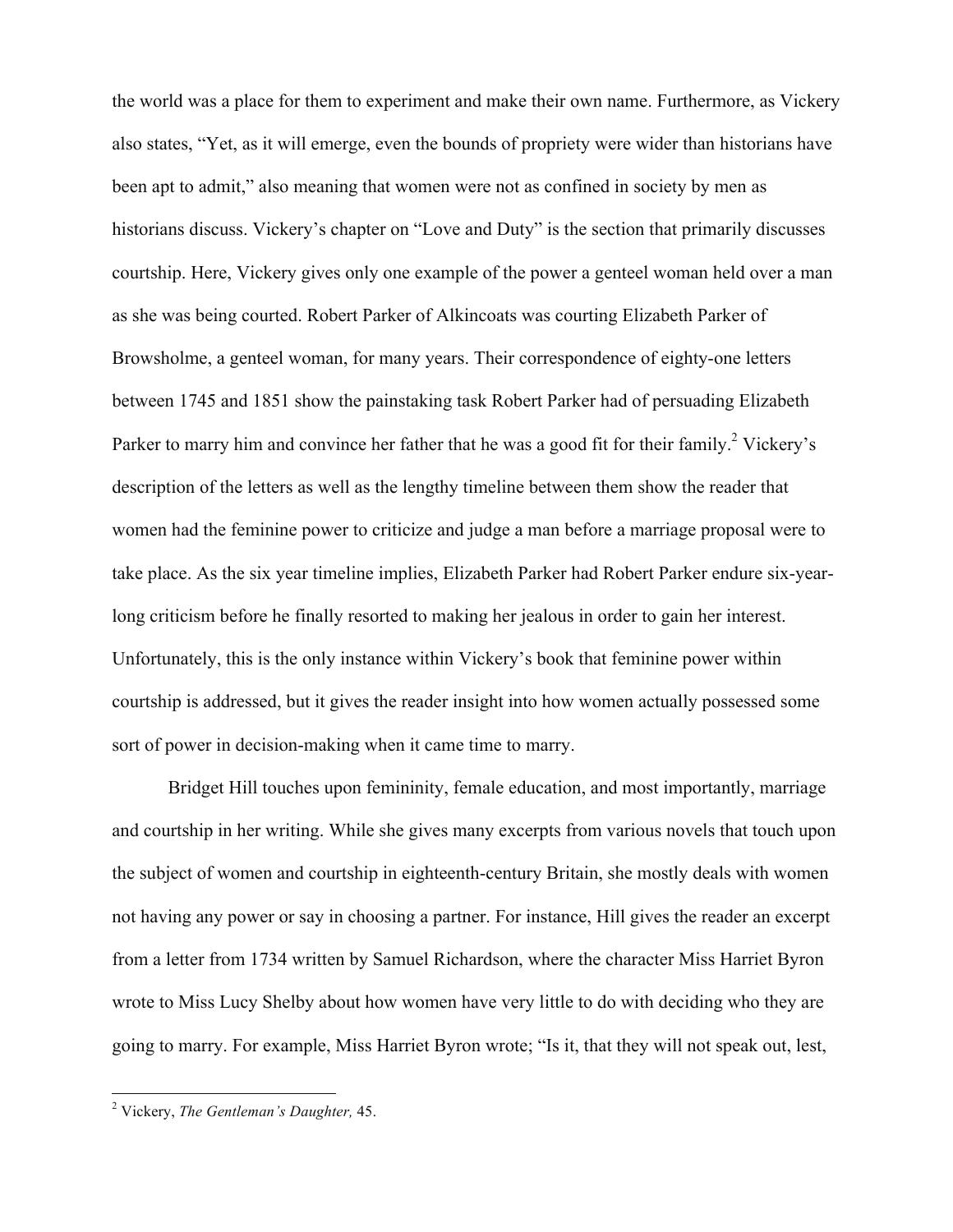if their wishes should not be crowned with success by *one* man, they should deprive themselves of the chance to succeed with *another?*" <sup>3</sup> Here, Hill gives a distinct example where a woman is describing the confines she faces in a male society, instead of giving an example of a woman using her power of femininity as persuasion. The rest of the chapters on marriage seem to follow this model, by either describing to the reader how women had no true power, or describing how men betrayed their wives and how the women had to deal with it.

Katherine Sobba Green also aims to inform the reader about how different female authors of the eighteenth century used novels about courtship to gain some kind of power within a maledominated society. Within her writing, Green examines a variety of authors pertinent to the discussion of feminine power in courtship, and these authors include Fanny Burney and Jane Austen. Green's review of Fanny Burney's *Cecilia* often touches upon courting because *Cecilia*  is mainly about a young woman navigating the world of marriage and her naivetés. Green writes; "As In *Evelina,* Burney's treatment of certain social scenes forces to the reader's attention the conflict between female autonomy and male consumerism."<sup>4</sup> In this sentence, Green is acknowledging that Burney aims to write about how women struggled to have power in a mostly male society. Green's analysis of *Pride and Prejudice* by Jane Austen also praises the way that Austen wrote about female power in courtship and their resistance to a society based on patriarchy. In her analysis of Austen, Green writes; "Lizzy's charges rhetoric and the stand she takes against patriarchal exchange mark her as a resistant figure worthy of emulation by young women readers of Austen's period."<sup>5</sup> Not only is Green acknowledging Austen's stance against a patriarchal society, she is also acknowledging that young women that read Austen might be inspired to feel the same kind of empowerment and resistance.

<sup>&</sup>lt;sup>3</sup> Bridget Hill, *Eighteenth Century Women: An Anthology* (London: George Allen & Unwin, 1984), 77.<br><sup>4</sup> Katherine Soba Green, *The Courtship Novel, 1740-1820: A Feminized Genre* (Lexington: The University Press of Kentucky, 1991), 81.<br><sup>5</sup> Green, *The Courtship Novel, 1740-1820: A Feminized Genre,* 158.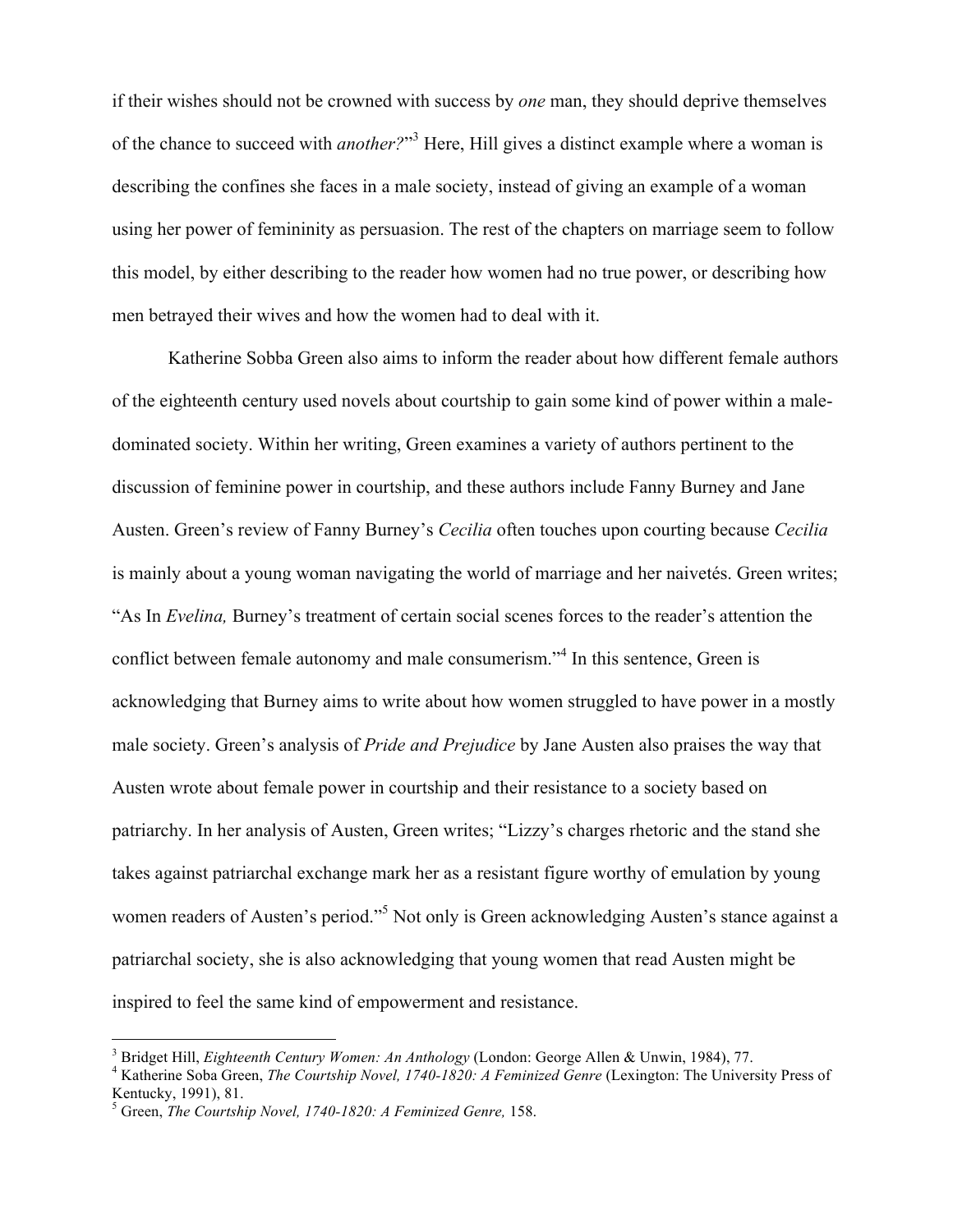Lawrence Stone describes, in stages by date, how families, sex, and marriage evolved, if at all. Stone's description of companionate marriage specifically surrounding the eighteenth century discusses how marriages supposedly became more companion-like. Stone fails to, however, discuss feminine power and courtship. Instead, he discusses how husband and wife might have shifted from business partners to more loving partners. This can give the reader the notion that the woman had the opportunity to choose whom she wanted to marry based on love, but again, this is not expressly discussed by Stone. While one hopes this is the case since Stone is stating that there was supposedly more love and compassion between couples in the eighteenth century, one cannot be sure because he does not discuss courtship in particular, but rather marriages that have already happened.

The power of femininity during the eighteenth century in Britain will be examined by exploring a plethora or primary sources including Jane Austen novels, Frances Burney novels, plays, and works by Mary Wollstonecraft and other various feminist authors. During the eighteenth century, feminist writing came in many forms, but two forms are discussed here; Wollstonecraft's, which is known for being much more assertive and straight-forward, and Austen and Burney's, which were much more subdued and accepted within society. Within this paper, this contrast is discussed, and the subtle ways in which Austen and Burney give their characters "feminine power" will be highlighted in order to understand how they were advocating for their own sex, especially when dealing with issues of marriage and courtship. Through the thorough examination of these primary sources, it will become clear that feminist novelists during the eighteenth century gave women subtle, yet noticeable feminine powers, advocating for their sex and their desire to have control over their own lives.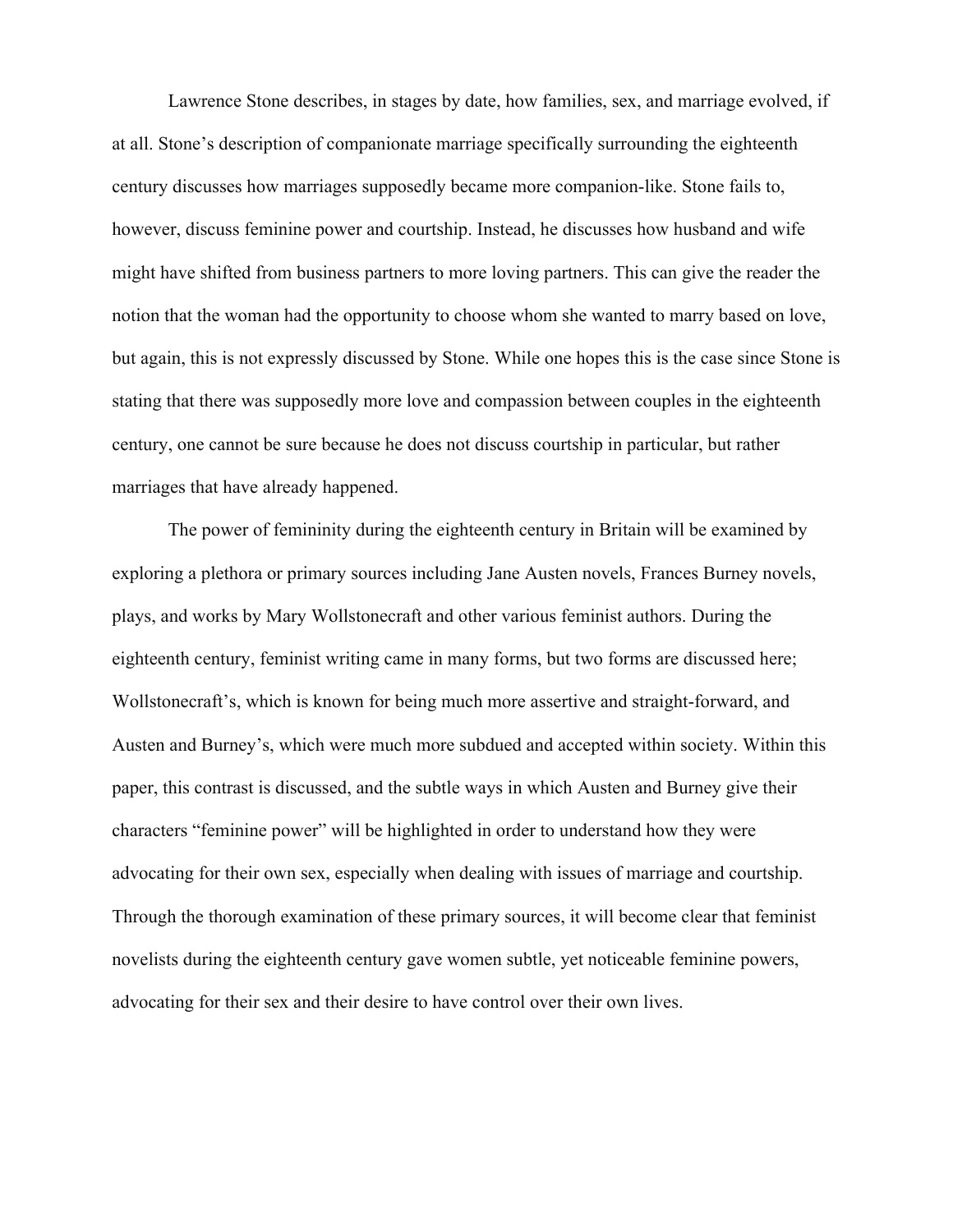The gentry class in eighteenth-century Britain were a step below the elite, highest class in society. During the eighteenth century in Britain, the gentry class encompassed a wide variety of people with different occupations, including doctors, attorneys, and merchants. However, the one defining factor that made someone a member of the gentry class was the ownership of land.<sup>6</sup> Peter Coss, of Cardiff University, states that at one point in England, the terms "gentry" and "nobility" were interchangeably used to address the nobility.<sup>7</sup> It is clear in reading Coss that it is very difficult to decide when the gentry and the nobility became known as separate classes, one lower than the other, but he does note that the change did take place gradually and the class separations were not written about until the nineteenth century.<sup>8</sup> The fact that the gentry and the nobility were once synonymous terms is important to note because that means that at one point, there was no distinct upper-middle class in England. The gentry, once the class was defined as different than the nobility rather than being synonymous, described themselves as being 'polite' or 'genteel' because they had no notion of a stratified middle-class hierarchy.<sup>9</sup> This means that the term defining this class of lesser landowning individuals whom held a variety of jobs was a term placed on them by historians of eighteenth-century Britain, rather than themselves.

The gentry were also an educated class. As Patrick Wallis and Cliff Webb describe, ". . .the education and training that gentry children received was inflected by conflicting concerns about preserving or even improving their social status, conserving the family's lands as a viable estate, and securing future incomes."<sup>10</sup> Their study, which encompassed 2,231 sons of gentry families, resulted in fourteen percent of gentry men participating in higher education, nine

<sup>&</sup>lt;sup>6</sup> Amanda Vickery, *The Gentleman's Daughter*, 13.<br><sup>7</sup> Peter Coss, *The Origins of the English Gentry* (Cambridge: Cambridge University Press, 2003), 2.<br><sup>8</sup> Coss, *The Origins of the English Gentry*, 2.<br>9 Vickery, *The G* 

*History* 36, no.1 (2011): 36, http://web.a.ebscohost.com.libserv-

prd.bridgew.edu/ehost/pdfviewer/pdfviewer?vid=5&sid=b827b165-548f-433f-a13ab2d0bf699dbd%40sessionmgr4001&hid=4114.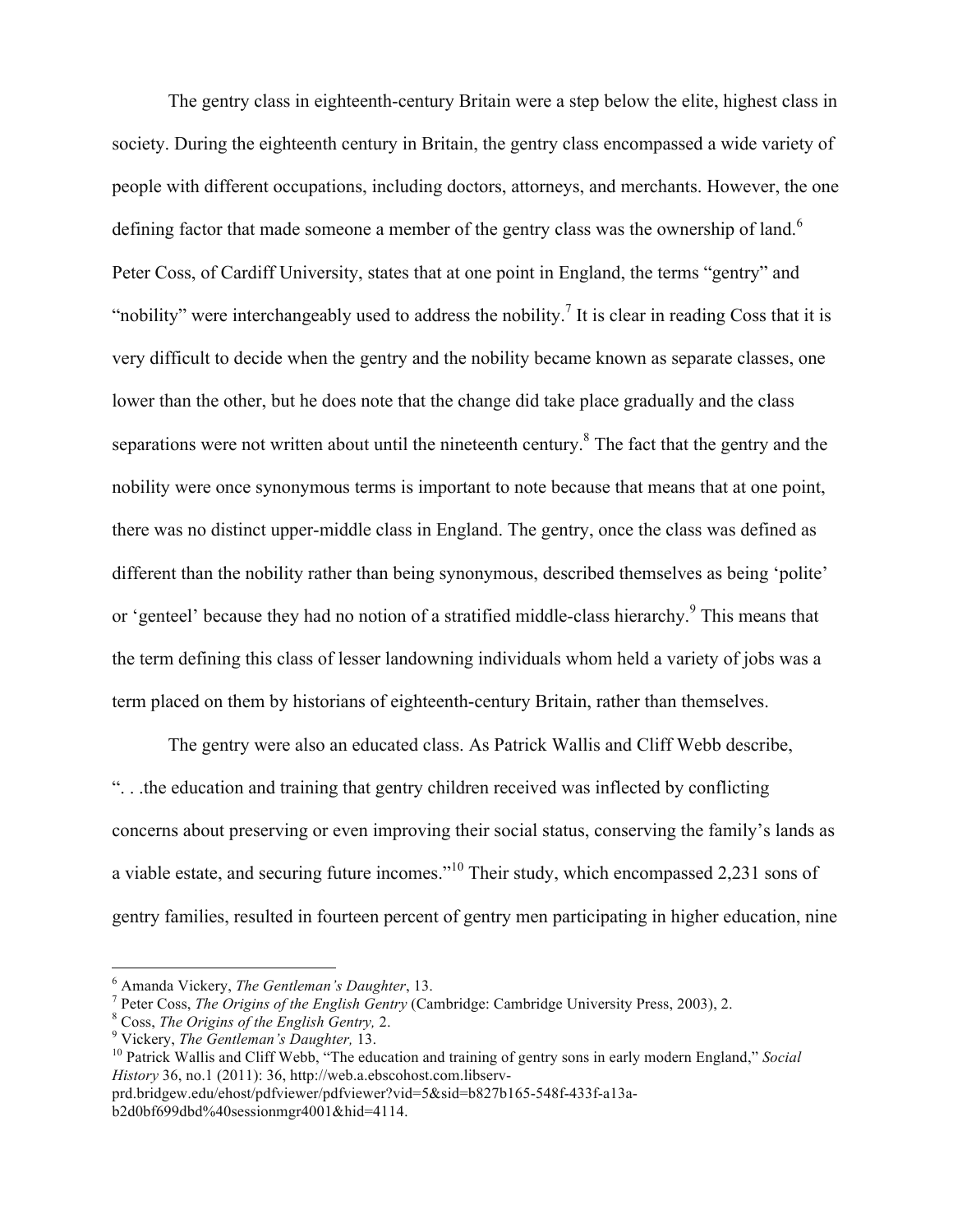percent attending Inns of Court, five percent attending both universities and Inns of Court, and twelve percent participating in apprenticeships.<sup>11</sup> These percentages can tell us something significant about the sample size, but also about the general population of gentry sons; most were educated in some form, even if it was not directly through the university. It is also important to note that although a decent portion of sons went into apprenticeships, the apprenticeships were high-status apprenticeships that had monopolies on political offices and were members of guilds.<sup>12</sup> This tells us that the apprenticeships that the gentry class men were receiving were not simply shoemaker apprenticeships, but high-class work such as merchant companies, that could elevate the family's name and wealth in the upper-middle class society. However, not all sons were able to receive an education; as the sons in the family progressively got younger, the chances of receiving an education became slimmer.<sup>13</sup> The fact that not every son in a gentry family (depending on family size) became educated in some form, means that gentry wealth was certainly not as vast as the wealth of the elites, which means that education was certainly a separating factor between the gentry class and the elite class.

Politeness was another aspect of the gentry class for both men and women. According to Susan M. Fitzmaurice, ". . .politeness concerned the sensitive practice of social considerateness through manners, dress and, most importantly of all, conversation, that were appropriate to an urban context, with urbane company."14 Therefore, men and women were expected to act proper at all times, conveying a sense of sophistication and good upbringing. Hospitality and politeness were also crucial to "the maintenance of social credit and political power."<sup>15</sup> Simply put, this

<sup>&</sup>lt;sup>11</sup> Wallis and Webb, "The education and training of gentry sons in early modern England," 43.<br><sup>12</sup> Wallis and Webb, "The education and training of gentry sons in early modern England," 44.<br><sup>13</sup> Wallis and Webb, "The educ *English Studies* 4 (1998): 312, http://web.a.ebscohost.com.libserv-

prd.bridgew.edu/ehost/pdfviewer/pdfviewer?vid=7&sid=b827b165-548f-433f-a13ab2d0bf699dbd%40sessionmgr4001&hid=4114.

<sup>15</sup> Vickery, *The Gentleman's Daughter,* 196.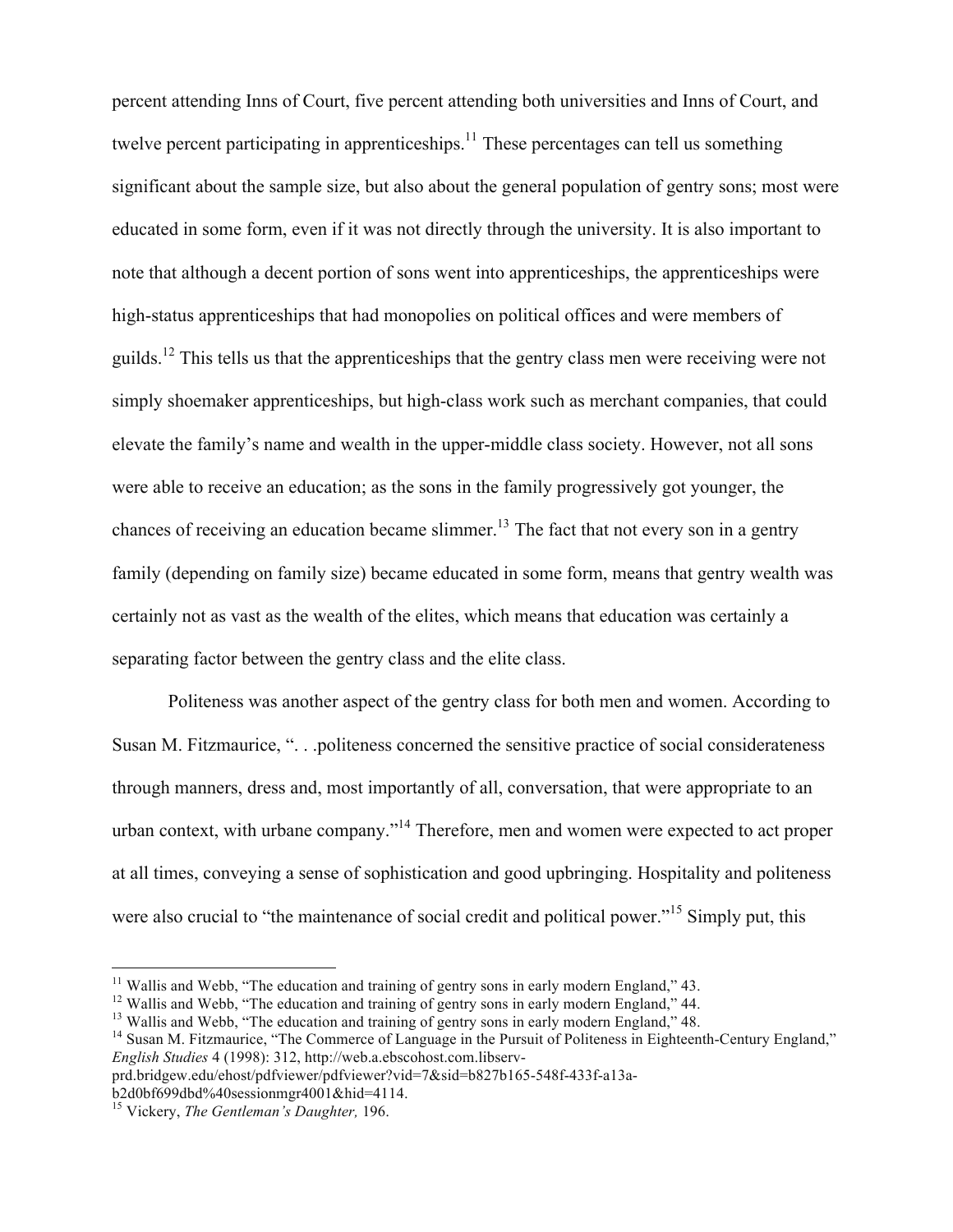means that the way a particular person in the gentry acted, whether polite or not, could determine if their social status remained the same or was hindered, and if they were to hold or possibly run for political office. If they were already in office, acting impolite could cause them to lose favor with society and risk not being reelected.

Courting, in eighteenth-century Britain, was the process by which two people would marry and each of the descriptions of the gentry class, written above, directly correlates to the process of courtship in that a persons status in society as well as how they carried themselves correlated to who their potential spouses could be. In the gentry class, courting was a strategic way of marrying off the women in the family to men who could secure or elevate the family name, and vice versa. According to Lawrence Stone, marriage had three purposes: to birth male heirs, keep property within the family, and to form alliances, whether political or with property.<sup>16</sup> In order to ensure that these three purposes were fulfilled, daughters were taken out into the world to find an eligible suitor once they were of age. Alan Macfarlane writes that during marriage negotiations, two separate things were discussed; financial details and psychological adjustments.17 Financial details had to often be sorted out because marriage between two people, especially of the upper-middle-class, wanted to keep the wealth that they had or heighten it if it were possible. In eighteenth-century Britain, marriage was seen as a business negotiation rather than searching for true love. However, psychological adjustments were also discussed during marriage negotiations because if a match was not well suited or well adjusted to, that marriage would result in failure. Ideally, the longer a period of courting lasted, the easier it would be to

<sup>&</sup>lt;sup>16</sup> Lawrence Stone, *The Family, Sex, and Marriage in England 1500-1800* (New York: Harper Paperback, 1977), 37.<br><sup>17</sup> Alan Macfarlane, *Marriage and Love in England 1300-1840* (Oxford: Basil Blackwell Ltd, 1986), 291-292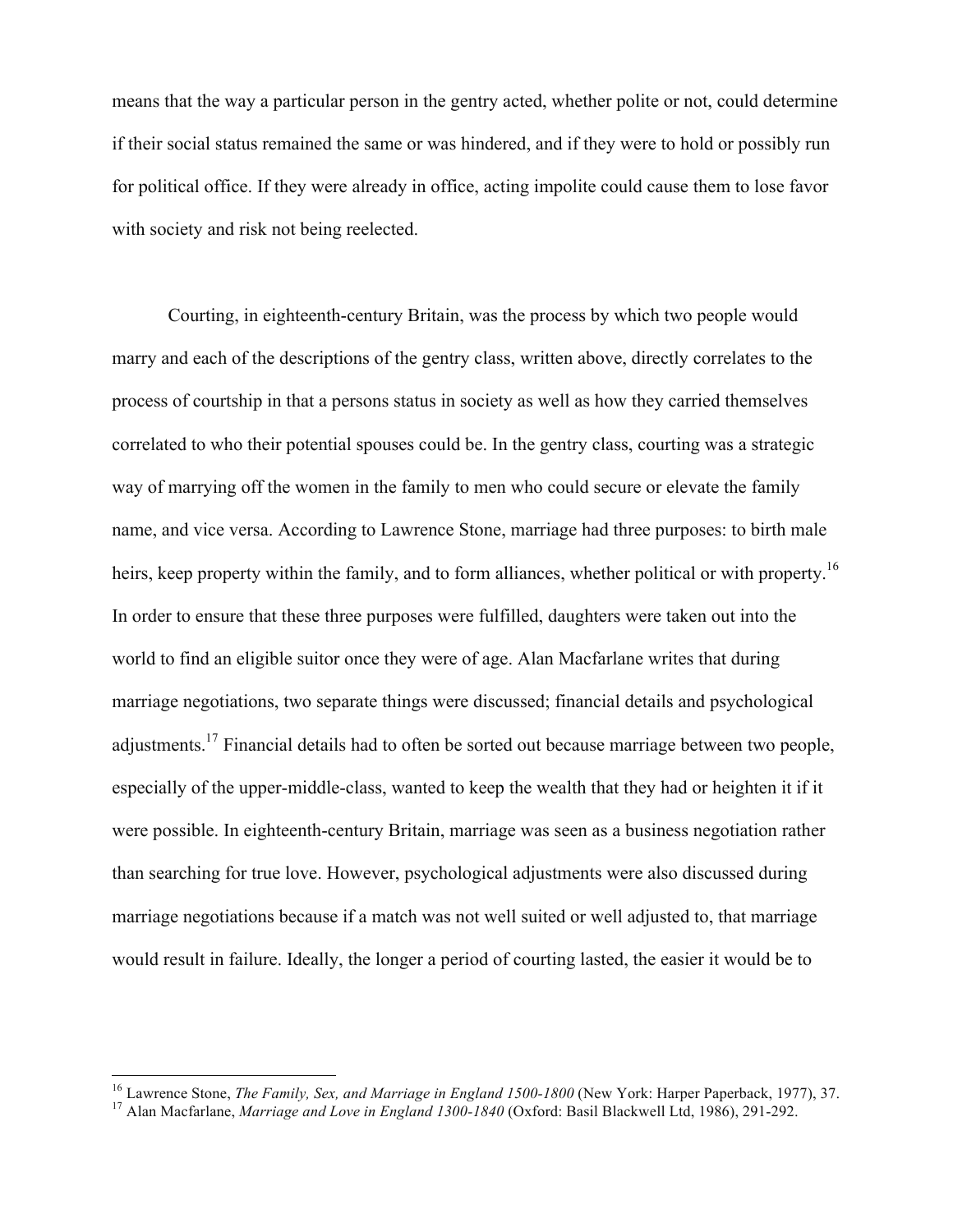adjust to married life and the likelihood for a romantic connection, rather than just financial, would occur.<sup>18</sup>

Although marriage was seen as a contract between the two parties, romantic connections were not obsolete. In eighteenth-century Britain, making romantic connections could make a marriage bond even stronger. Courtship in eighteenth-century Britain can be seen as a game where the key players are the people who are looking to marry and the referee is the person who is there to make sure that the rules of courtship are not broken. There were only two ends to the game of courtship; marriage in which everyone that takes part is a winner, or no marriage, where the process begins again with a new marriage prospect. In reference to the rules, they are mostly rules of properness and politeness, rather than actual written rules that need to be adhered to. This means that with each new couple that partakes in the act of courting, rules may be bent or changed to their liking, or to the matchmaker's generosity. One general rule of courtship that was not to be broken, under any circumstances, was sex before marriage.<sup>19</sup> Ideally, the couple looking to get married had been expected to wait to find out if they were sexually compatible until after the marriage had taken place. This prompts two important ideas; waiting until after marriage to have sex could result in the couple finding out that they were sexually incompatible, thus putting a strain on the marriage, and it could also be used as a way to unite the couple in marriage by the matchmaker so that they find out that they are incompatible after the marriage and are stuck in a union that benefits both families, rather than themselves. If this is the case with the no sex before marriage rule, it would seem that couples going through the courting process and looking to marry would not have the "alone time" they would need to get to know each other on a personal level. Fortunately, for the young men and women that were working on developing a relationship that would hopefully result in marriage, "alone time" was allotted to

<sup>18</sup> Macfarlane, *Marriage and Love in England 1300-1840,* 293. <sup>19</sup> Macfarlane, *Marriage and Love in England 1300-1840,* 315.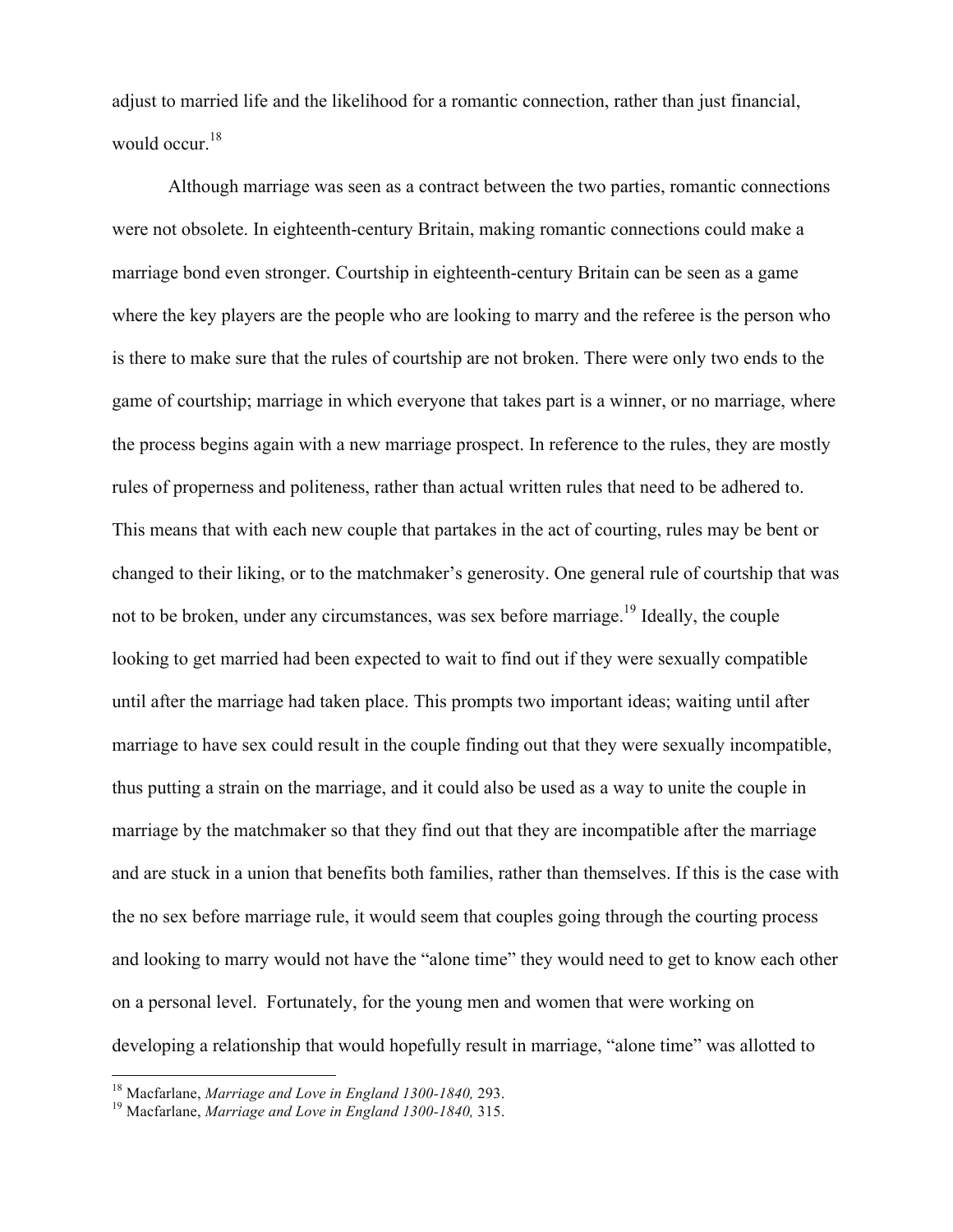get to know each other on a personal level to decide if personalities matched or if the union would not be a success.<sup>20</sup> However, this alone time was not to be used for sex, but rather for intimate conversation about one's interests and quirks.

Macfarlane also makes an important point about courtship regarding who initiated the conversation or prospect of marriage in the first place. While some may believe that the parents initiated the discussion of marriage between families, Macfarlane states that in England, it was the individuals that were looking to get married that initiated courtship. This statement, however, does not dismiss the fact that some people did try to act as matchmakers when it came to marriage, particularly with the gentry class and nobility class.<sup>21</sup> In fact, family and friends were the ones who were most likely to suggest a possible suitor to a young man or woman who desired a mate.<sup>22</sup> This tells us that instead of courtship being a rigid practice like it is portrayed in popular culture, it was actually more friendly and intimate.

Before examining feminine power in the system of courtship in eighteenth-century Britain, it is important to define masculinity because it can help to understand the different and unequal pressures put on men and women during this period. Masculinity in early modern England meant to keep composure under any circumstance, which meant no crying or showing emotion. This ability to keep composure, according to Bernard Capp, was directly correlated to honor and identity.<sup>23</sup> Because showing emotion could negatively impact honor it can be assumed that men did not or tried not to show emotion during courtship, at least during public appearances. Women, however, were expected to be emotional because "their constitutions, cool and moist, made them more compassionate and more easily moved to both pity and piety."<sup>24</sup>

<sup>&</sup>lt;sup>20</sup> Macfarlane, *Marriage and Love in England 1300-1840*, 294.<br><sup>21</sup> Macfarlane, *Marriage and Love in England 1300-1840*, 294.<br><sup>22</sup> Macfarlane, *Marriage and Love in England 1300-1840*, 295.<br><sup>23</sup> Bernard Capp, "Jesus Wep

<sup>&</sup>lt;sup>24</sup> Capp. "Jesus Wept but did the Englishman? Masculinity and Emotion in Early Modern England," 77.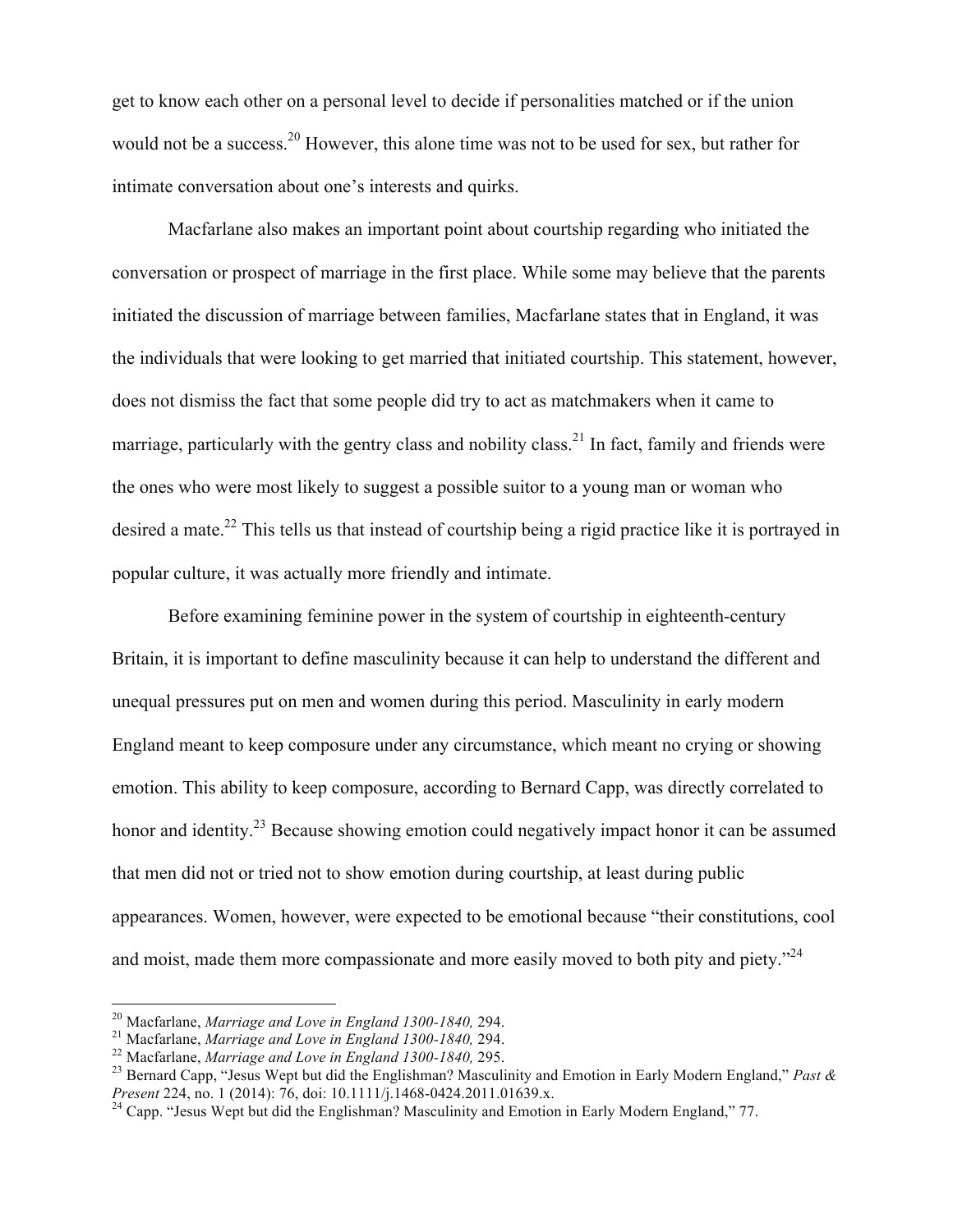Men admired a woman's ability and susceptibility to convey emotion more publicly, probably because it was not proper for them to convey emotion publicly themselves.<sup>25</sup>

Another aspect of masculinity is how it directly relates to politeness, as discussed in the previous section on the definition of the gentry class. According to Karen Downing, being polite meant being effeminate, or having characteristics that were perceived to be womanly.<sup>26</sup> Clearly, this caused a conflict for men in eighteenth-century England. As discovered, politeness was an integral part of eighteenth-century English society, especially for the gentry class, but politeness was also seen as having feminine characteristics – a double-edged sword for men. Another way politeness could harm a man's masculinity is if he were seen too often with women. During this period, politeness was associated with the presence of women in conversation. In simple terms, if women were present, men were expected to be polite. However, if men were in the company of too many women, he would be seen as effeminate.<sup>27</sup> In the eighteenth century, the rising importance of material wealth also began to damage the public's notions of masculinity and how a masculine man should act. In a sense, a man that acquired material wealth purely for the fashion and luxury of it was seen as feminine and this characteristic diminished their manliness.<sup>28</sup> In other words, women were supposed to be the ones preoccupied with shopping and luxury, and if a man took interest in this, he was seen as having feminine qualities. Furthermore, Karen Harvey writes that between 1709 and 1750 men who were thought to have feminine traits had homosexual desires.<sup>29</sup> This clearly posed an issue for men who were

<sup>&</sup>lt;sup>25</sup> Capp. "Jesus Wept but did the Englishman? Masculinity and Emotion in Early Modern England," 77.  $^{26}$  Karen Downing, "The Gentleman Boxer: Boxing, Manners, and Masculinity in Eighteenth-Century England," *Men & Masculinities* 12, no. 3 (2010): 333, doi: 10.1177/1097184X08318181.<br><sup>27</sup> Karen Harvey, "The History of Masculinity, circa 1650-1800," *The Journal of British Studies,* 44, no. 2 (2005):

<sup>302.</sup>

<sup>&</sup>lt;sup>28</sup> Downing, "The Gentleman Boxer: Boxing, Manners, and Masculinity in Eighteenth-Century England," 331.<br><sup>29</sup> Karen Harvey, "The History of Masculinity, circa 1650-1800," 300.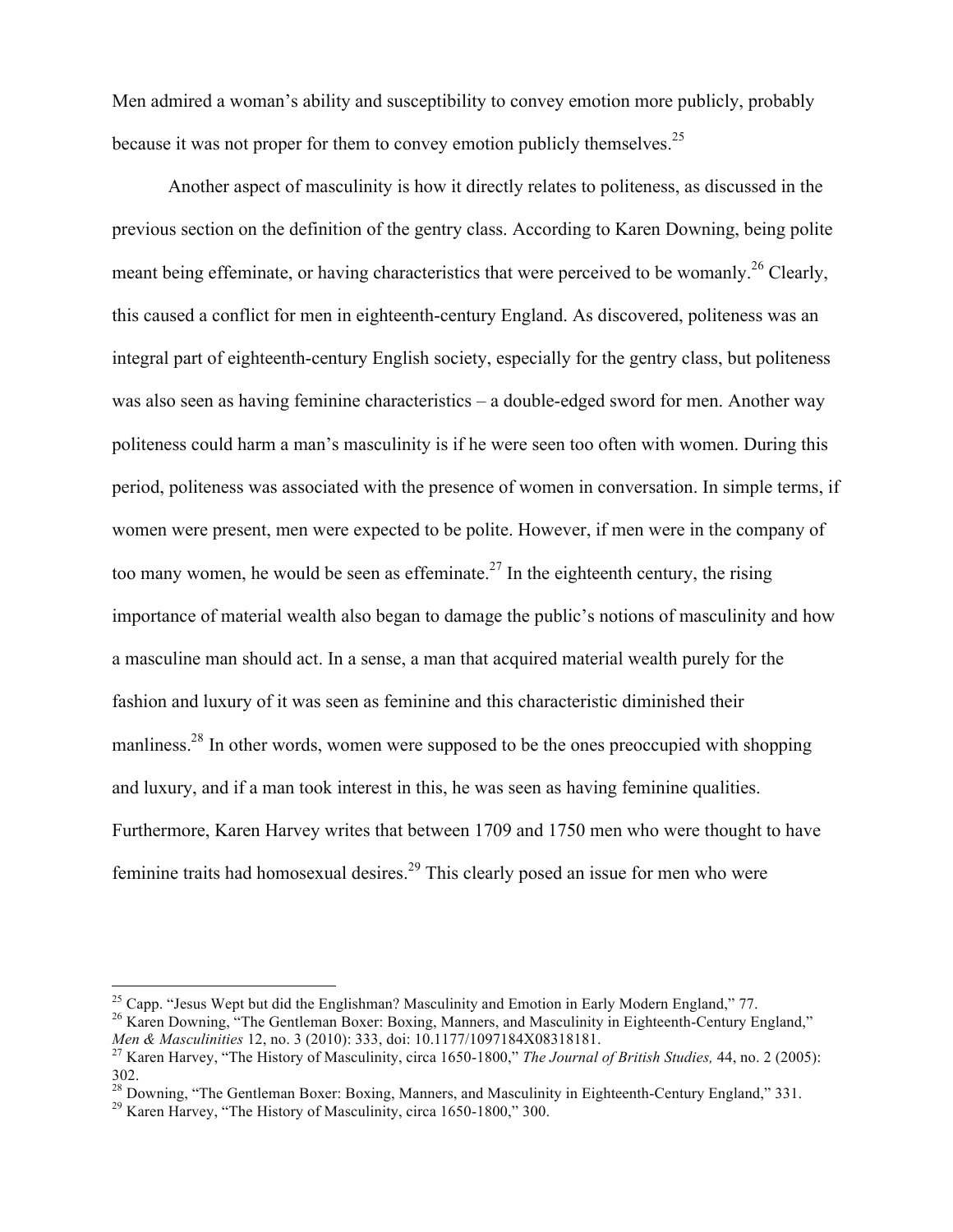heterosexual. If a man were naturally more prone to expressing emotions, he would most likely have been labeled a fop, or vain, self-obsessed man.<sup>30</sup>

Interestingly, politeness that was associated with effeminacy was changed to chivalry in the late eighteenth century in order to preserve masculinity.<sup>31</sup> This shift was most likely instated in order to create a more definite line between the male and the female sexes, since politeness was more closely associated with males interacting more often with females, and chivalry is purely associated with what men do for women, rather than with them. Furthermore, chivalry was associated with love, which might seem like an effeminate trait, but was quite the opposite. According to Michele Cohen, chivalry in terms of love was masculine because the man was not only trying to win the woman over in order for her to be with him, but would also be willing to go to war for that woman, thus making chivalrousness a masculine trait, rather than effeminate.<sup>32</sup> Therefore, chivalrousness not only showed a man's love, but also a man's willingness to fight.

A man's education also spoke to his manliness. During the early, toward the mideighteenth century, as a part of their education men were supposed to complete what was called the "grand tour," which included traveling to France and Italy to learn their manners and polite ways. However, later into the eighteenth century, completing the grand tour was seen as effeminate particularly because of its French influence and the French were seen as particularly effeminate. Therefore, it is no surprise that Kenelm Digby suggested some reforms to the ways that young men in the eighteenth century were educated. Digby suggested that men should emulate the lives and acts of knights, not classical figures like when one thinks of the Greeks or the Romans. Furthermore, Digby believed that "bodily exertion," otherwise known as physical

<sup>&</sup>lt;sup>30</sup> Karen Harvey, "The History of Masculinity, circa 1650-1800," 301.<br><sup>31</sup> Karen Harvey, "The History of Masculinity, circa 1650-1800," 304.<br><sup>32</sup> Michele Cohen, "Manners Make the Man: Politeness, Chivalry, and the Constr *The Journal of British Studies* 44, no. 2 (2005): 320.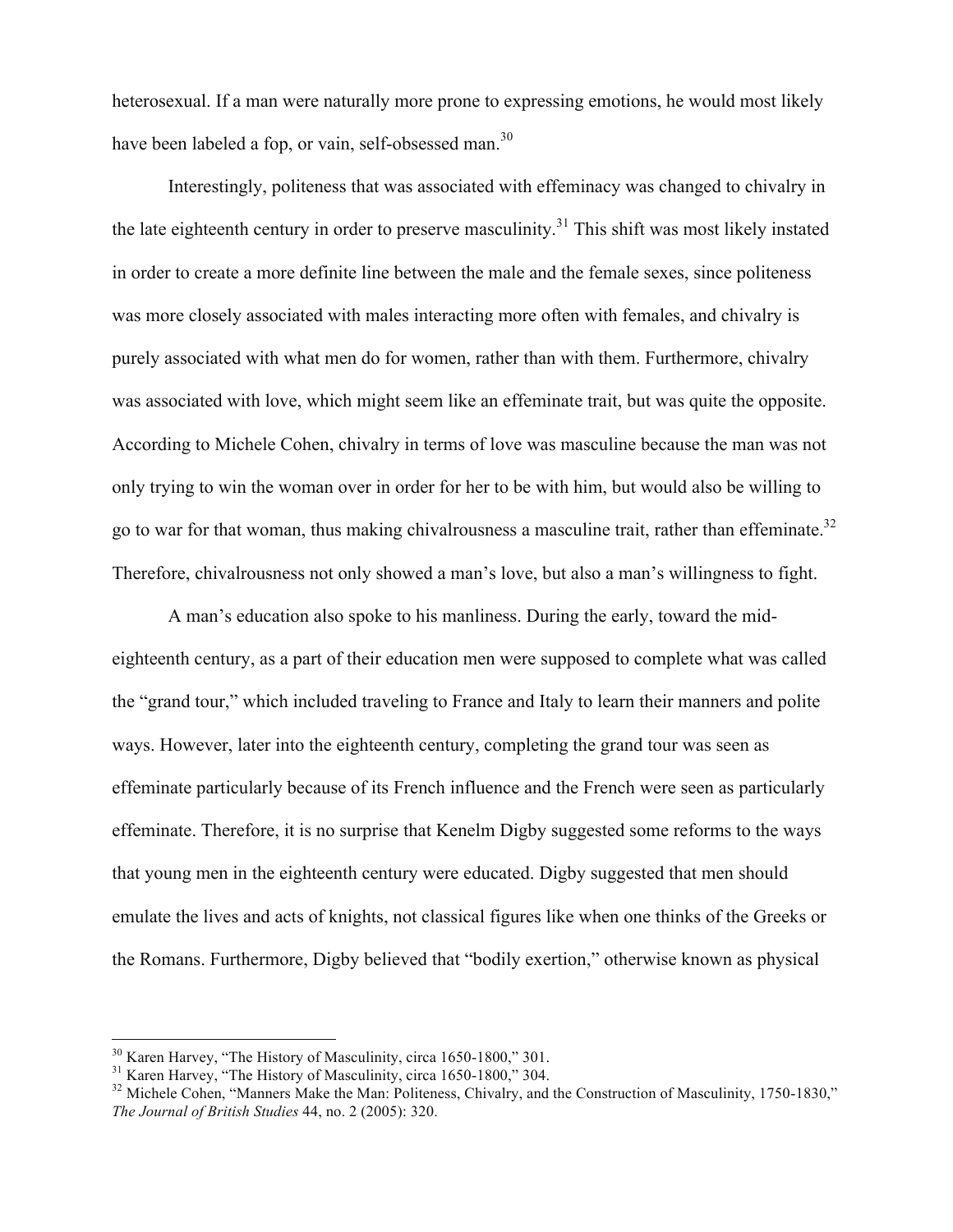activity, along with scholarly studies, could help to make a man more masculine.<sup>33</sup> Vicesimus Knox had additional ideas for reforming the education of young men in order to ensure that they became more masculine. Instead of home-schooling, where he felt coddling of the young men was encouraged, he believed young men should enroll in actual schools because they would then exercise that would increase their bodily strength, while at the same time increasing their intellectuality.34 The fact that even education was entwined in the discussion of masculinity in the eighteenth century indicates that masculinity was a complex subject. While men of the gentry class were expected to get an education, and the grand tour was seen as a primary and important part of education, it is contradictory that it was also seen as detrimental to their masculinity because it promoted politeness and not chivalrousness. Therefore, men were stuck between a rock and a hard place when it came to choosing the route that their education would take. The decision to be home-schooled or to attend a public school also was out of a young man or boy's hands, as the parents would most likely make this decision. While gentry-class families would most likely understand the struggle between masculinity and politeness and masculinity and chivalrousness, this does not mean that the families would choose the path of masculinity and chivalrousness for their son. This poses an important question: If the son did not choose homeschooling and the grand tour for himself, would he still be seen as effeminate and not masculine, or would the fact that it was not his decision rid him of the blame?

In contrast to men's education, women's education was less focused on preparing them for future careers than it was in preparing them for a life of domesticity and becoming a wife. Michele Cohen explains how a woman was not expected to attend formal schooling, stating that "Despite the expansion of various 'seminaries' and establishments for girls' education throughout the century, most educationists, conservative and progressive alike, vigorously

<sup>&</sup>lt;sup>33</sup> Cohen, "Manners Make the Man: Politeness, Chivalry, and the Construction of Masculinity, 1750-1830," 324. Cohen, "Manners Make the Man: Politeness, Chivalry, and the Construction of Masculinity, 1750-1830," 324.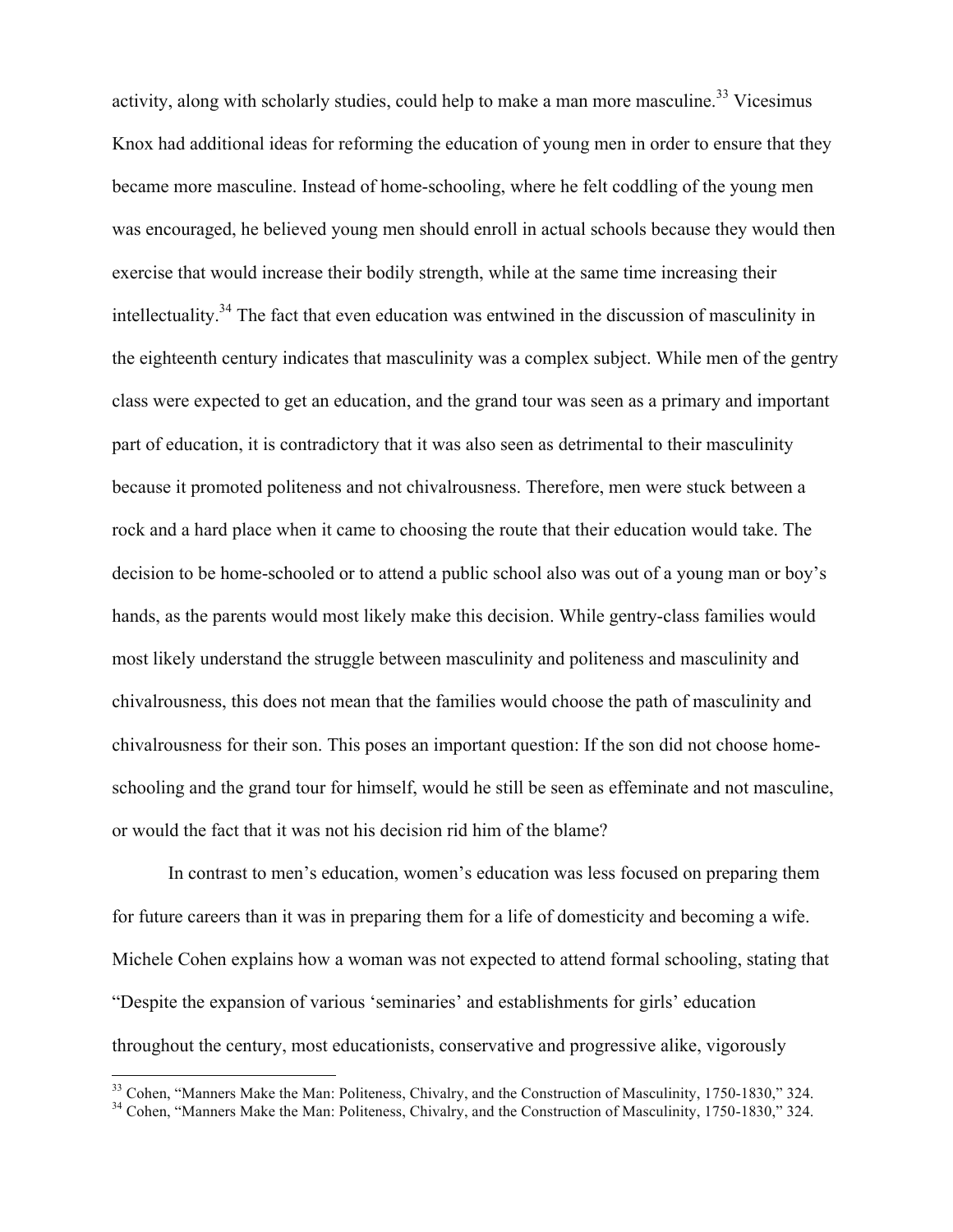opposed boarding schools for girls and extolled home education."<sup>35</sup> Home education was pressed for girls and women during this period because it was believed that their focus should be the home, with the man providing for the family financially. Furthermore, sending a girl to boarding school was frowned upon because it did not allow a girl to focus on "moral and social virtues," but rather allowed them to focus on "external accomplishments."<sup>36</sup> Essentially, homeschooling was very important for a young girl because it was her mother who was supposed to teach her how to act like a proper lady, how to take care of the home, and how to be a proper host. A critique of women's education, put forth by Wollstonecraft, explains that women's education lacks proper method, meaning that there was no structure to the education that a woman received.<sup>37</sup> Typically, in Britain during the eighteenth century, a girl did not learn Latin by proper instruction like a boy did, but rather by overhearing her male family members learn and speak Latin, which was one of Wollstonecraft's major complaints; to learn Latin meant having a proper, methodical education.<sup>38</sup>

As with masculinity, gentry class women had expectations placed on them by society concerning the way they were supposed to act. Conduct is a major component to the ways that women were supposed to act during this period, and many primary sources indicate this. George Savile's 1688 *The Lady's New Year's Gift: or, Advice to a Daughter outlines how a father* believes that his daughter should conduct herself. While Savile acknowledges that a person has a "natural Love of *liberty,*" he states that "You must take it well to be prun'd by so kind a Hand as that of a *Father,*" meaning that a daughter should be grateful that her father is the one controlling

 <sup>35</sup> Michele Cohen, "Gender and 'method' in eighteenth-century English education," *History of Education* 33, no. 5  $(2010)$ : 585, doi: 10.1080/004676004000254550.<br><sup>36</sup> Cohen, "Gender and 'method' in eighteenth-century English education," 586.<br><sup>37</sup> Cohen, "Gender and 'method' in eighteenth-century English education," 590.<br><sup>38</sup> Cohen, "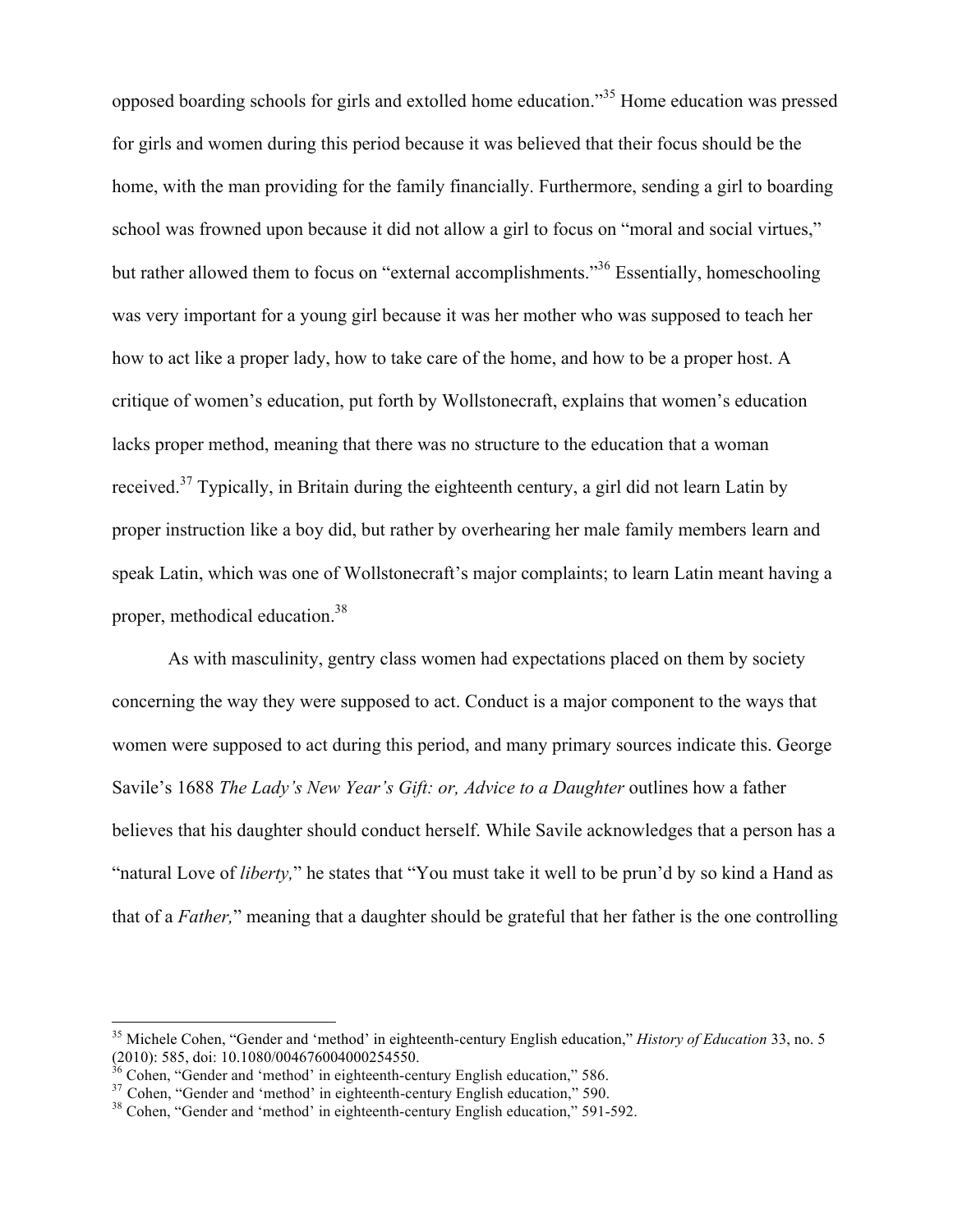her actions.<sup>39</sup> Savile's words clearly indicate that a woman was not to act in a way as to dishonor her father or family, therefore limiting her own liberty.

Savile not only discusses how a father has control over their daughter, but also discusses what happens once a daughter is out of the home and is finally married within the "Husband" section of his essay. This section is as detailed as the first, explaining that although a woman may be unhappy with the man that her parents chose for her to marry, it is her duty as a wife to support her husband through all endeavors. Savil explains:

You must lay it down for a Foundation in general, That there is *inequality* in the *Sexes,*  and that for the better Oeconomy of the World, the *Men,* who were to be the Lawgiveres, had the larger share of the *Reason* bestow'd upon them; by which means your Sex is the better prepar'd for the *Compliance* that is necessary for the better performance of those *Duties* which seem to be most properly assigned to it.<sup>40</sup>

In simpler terms, Savile is explaining that a woman's lack of reason is why she is able to be more compliant with her husband. It is further explained by Savile that a woman's composure is supposed to be gentle and soft, while her husband is taxed with the responsibility of protecting and providing for his wife. Savile, therefore, tries to appeal to the sentiments of women readers by stating that "[They] have more strength in [their] *Looks,* than we have in our *Laws,* and more power by your *Tears,* than we have by our *Arguments.*" <sup>41</sup> Women, however, did not have power in marriage, and Savile further advises that women "…are therefore to make the best of what is *settled* by *Law* and *Custom*, and not vainly imagine, that it will be *changed* for your sake.<sup>"42</sup>

<sup>&</sup>lt;sup>39</sup> George Savile, "The Lady's New Year's Gift: or, Advice to a Daughter," in *Women in the Eighteenth Century: Constructions of Femininity*, ed. Vivien Jones (London: Routledge, 1991), 17.

<sup>&</sup>lt;sup>40</sup> Savile, "The Lady's New Year's Gift," 18.<br><sup>41</sup> Savile, "The Lady's New Year's Gift," 18.<br><sup>42</sup> Savile, "The Lady's New Year's Gift," 19.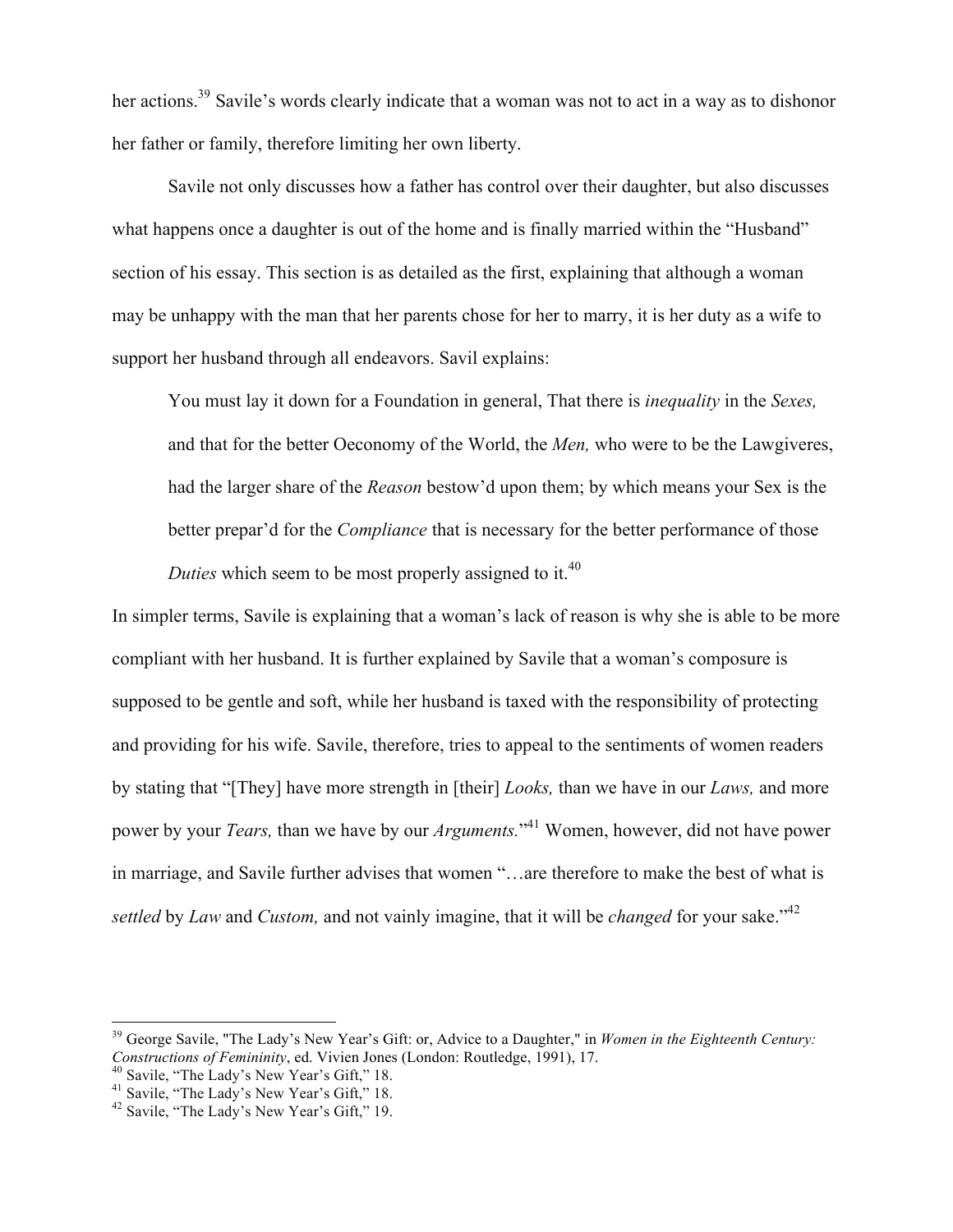Therefore, according to Savile's words, women should have accepted their roles in society and not have expected it to change simply because they wanted it to.

Men, however, were not the only ones to comment on how a woman should act, women wrote about their actions and how they should portray themselves as well. A letter written by Elizabeth Singer Rowe in 1728, compiled in *Letters Moral and Entertaining, Prose and Verse,* is a perfect example of how women thought they should behave within the confines of society. The purpose of this letter, written by Silvia (a fictional character), to Belinda (another fictional character), is to explain why Silvia left for the country on her own accord and not by the influence of someone else. Sylvia details the account of when she met Monsieur le Comte when her brother returned with him from Paris, describing how he "was one of the handsomest and best bred men in the world, and had as much of the *English* gravity as was agreeable to my own temper."<sup>43</sup> Although this encounter seems normal, a single woman, attracted to a well-bred gentleman, there was one problem: there was a Madame la Comtesse, who was, according to Sylvia, very kind and tender towards her. Sylvia's feelings toward Comte, mixed with the kindness she received from Comtesse, caused her to feel inexplicably guilty, although she did nothing wrong. Sylvia explained; "I am now reconcil'd to my self, and find an ineffable satisfaction in the silent approbation of my own conduct; a satisfaction superior to all the empty applause of the crowd."<sup>44</sup> This simply means that Sylvia is glad that she dealt with the situation of her declining conduct herself, rather than expressing it with other people and fixing it that way.

While a woman's conduct was primarily seen as asexual in nature, concerning mostly how she was supposed to be submissive to her husband and other men around her, sexuality was

 <sup>43</sup> Elizabeth Singer Rowe, "Letters Moral and Entertaining, in Prose and Verse," in *Women in the Eighteenth Century: Constructions of Femininity*, ed. Vivien Jones (London: Routledge, 1991), 23. <sup>44</sup> Rowe, "Letters Moral and Entertaining," 25.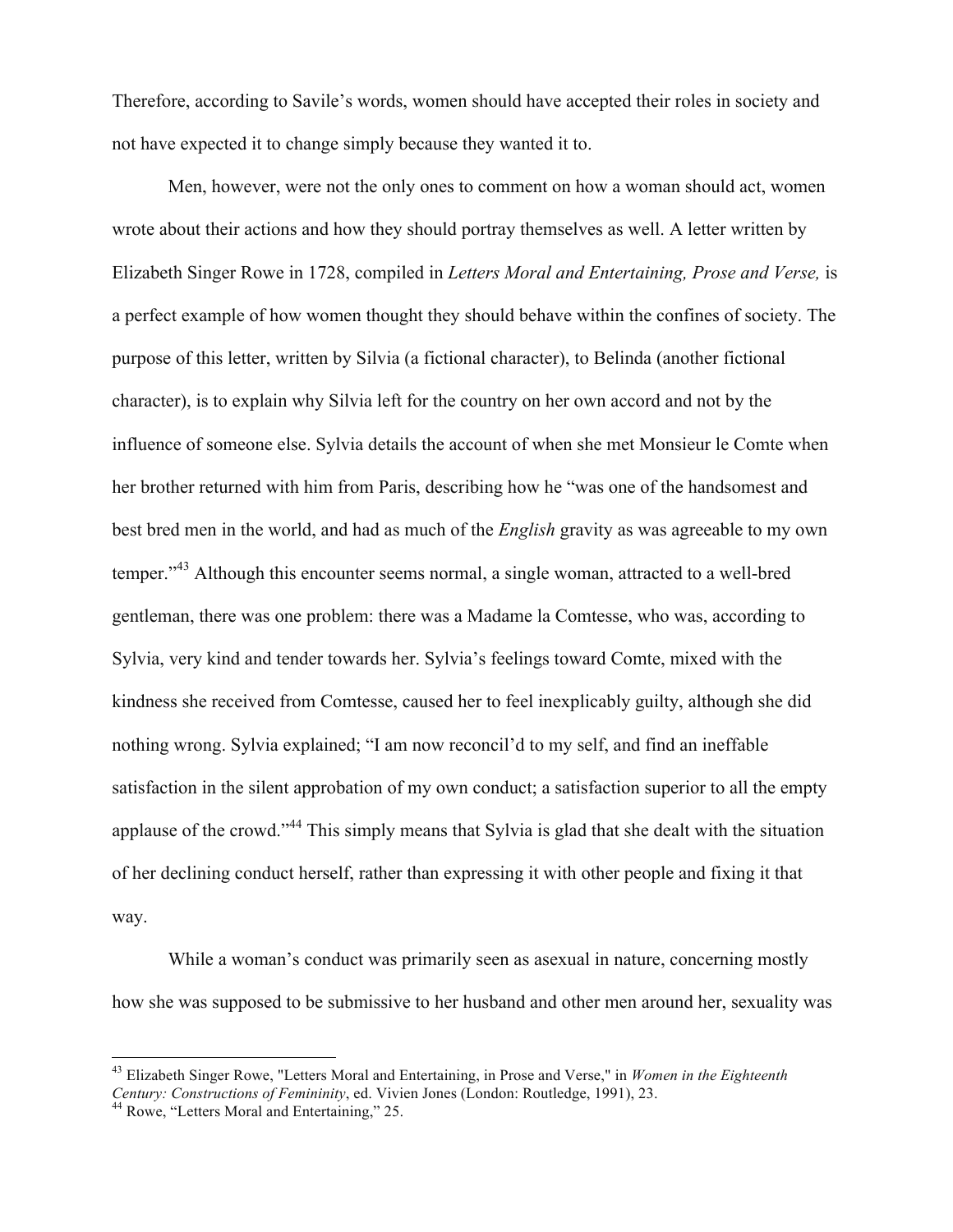not a topic that people of the early modern period did not shy away from. Robert Gould's 1682 poem, *Love Given O'er: Or, a Satyr against the Pride, Lust, and Inconstancy, &c. of Woman* is a great example of how a man viewed a woman practicing her sexuality. The title for Gould's poem itself tells us that he condemns a woman's sexuality, and his use of biblical references throughout the poem tells us that he feels very strongly about the subject matter. Within the first stanza of the poem, Gould's condemnation of women is detected, with the lines; "When *Eve* was form'd; and with her, usher'd in Plagues, Woes, and Death, and a new World of Sin."<sup>45</sup> Although this line does not mention sexuality in particular, it sets up Gould's strong feelings against women. Beginning at line 129, however, Gould tells at length how a woman being a "whore" and expressing her sexuality will lead her straight into the depths of Hell. Gould wrote; "Sh'enrolled more Females in the List of Whore, Than all the Arts of Man e're did before. Prest with the pond'rous guilt, at length she fell; And through the solid Centre sunk to Hell."<sup>46</sup> Here, Gould is still referring to the biblical Eve, calling her a whore and blaming her for all other women that came after her. Gould also assumes in these lines that Eve felt guilty for her actions, which is what prompted her to descend into Hell. It is clear, in this poem, that Gould condemned a woman's sexuality, an assertion that is made even stronger with the use of Eve as the main character.

A woman's sexuality was not only condemned, but often misunderstood and determined on her ability to produce children. Written by R. James M.D., in 1743 for *A Medicinal Dictionary,* James relates a woman's sexuality to the definition of hysterics. James wrote;

It is to be observed, that all Women are not equally subject to this Disorder, but that it more particularly seizes Virgins, before their first menstrual Discharge, such as are

 <sup>45</sup> Robert Gould, "Love Given O're: or, a Satyr against the Pride, Lust, and Inconstancy &c. of Woman," in *Women in the Eighteenth Century: Constructions of Femininity*, ed. Vivien Jones (London: Routledge, 1991), 61. <sup>46</sup> Gould, "Love Given O're," 63.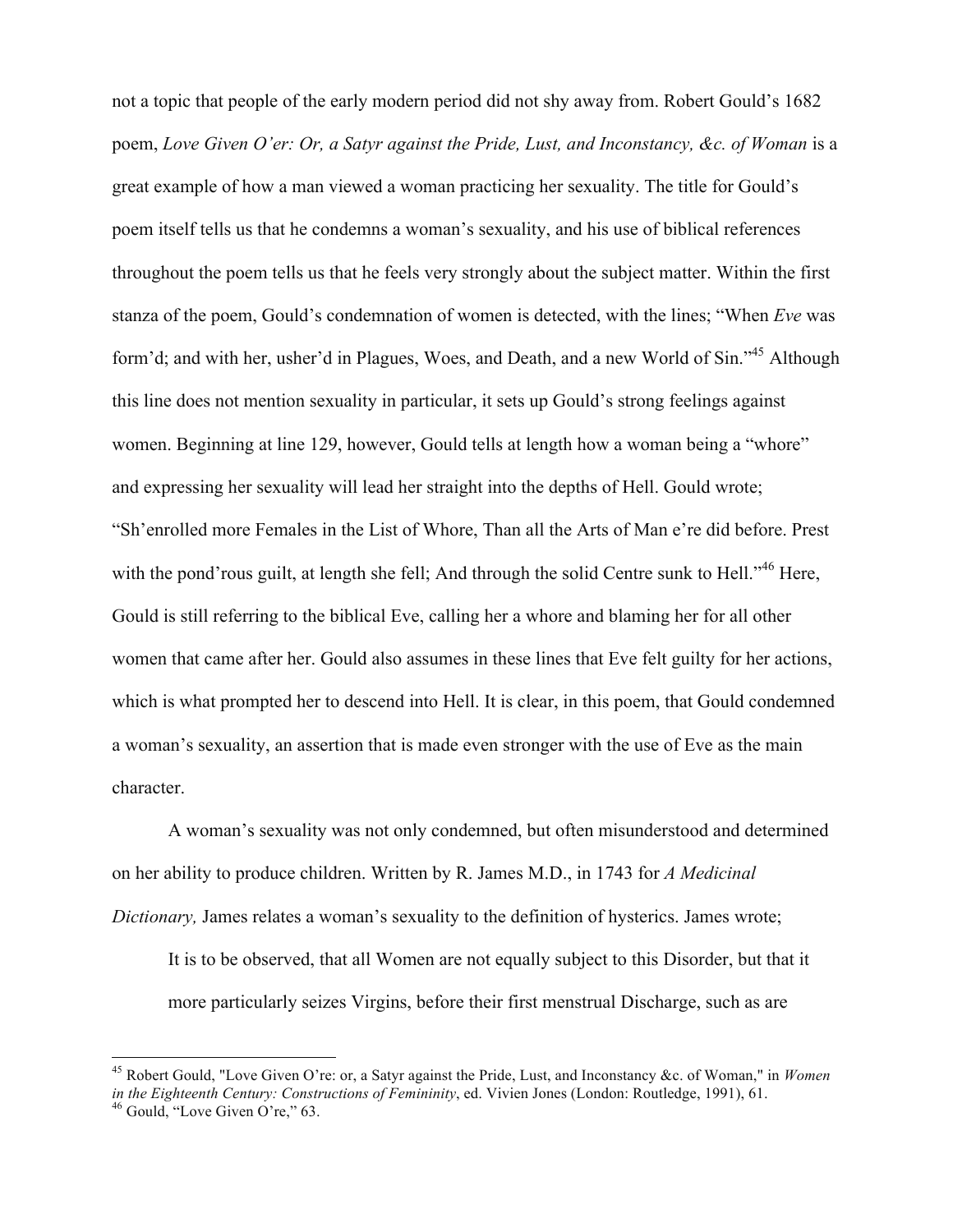marriageable, young Widows, and Wives; especially if they are full of Blood and

Moisture, and have not borne Children: As, also, such as are brought up in Idleness..."<sup>47</sup> Here, James is explaining that young, unmarried women, widows, and wives who have not had children are more susceptible to "hysteria," in this case meaning sexual desire. James, in relating child bearing to decreasing sexual desire, asserts that the reason that women experience sexual desire is for the ultimate purpose of having babies, rather than seeking their own pleasure. If a woman were to have sex just to seek her own pleasure, this would have been seen as improper. Therefore, as a "cure" to this hysteria that was supposedly experienced by women during the early modern period, James asserts "Reason, Experience, and the Authorities of the greatest Physicians, concur in pronouncing Matrimony highly beneficial in removing hysteric disorders."<sup>48</sup>

Sex workers, known as prostitutes, in early modern Britain were particularly targeted because of their sexuality. Taken from *An Account of the Rise, Progress, and Present State of the Magdalen Hospital, for the Reception of Penitent Prostitutes. Together with Dr. Dodd's Sermons,* the author wrote; "And indeed were those in that miserable condition, either placed in it by their own choice, or detained in it by their own free-will: had a vicious inclination at first introduced, or did the same vicious inclination continue them in it, amidst repeated opportunities to retrieve and return…".<sup>49</sup> Here, the author is clearly acknowledging that some women may have chosen to live the life of a prostitute, but ultimately wants to help them leave the lifestyle that they *chose* to live. The author further wrote that "And it is well known how much harder that case, in this particular, is with the female sex, than with our own. – One false step for ever ruins

 <sup>47</sup> R. James M.D., "A Medicinal Dictionary," in *Women in the Eighteenth Century: Constructions of Femininity*, ed. Vivien Jones (London: Routledge, 1991), 86.<br><sup>48</sup> R. James M.D., "A Medical Dictionary," 86.

<sup>&</sup>lt;sup>49</sup> "An Account of the Rise, Progress, and Present State of the Magdalen Hospital, for the reception of Penitent Prostitutes. Together with Dr. Dodd's Sermons," in *Women in the Eighteenth Century: Constructions of Femininity*, ed. Vivien Jones (London: Routledge, 1991), 87.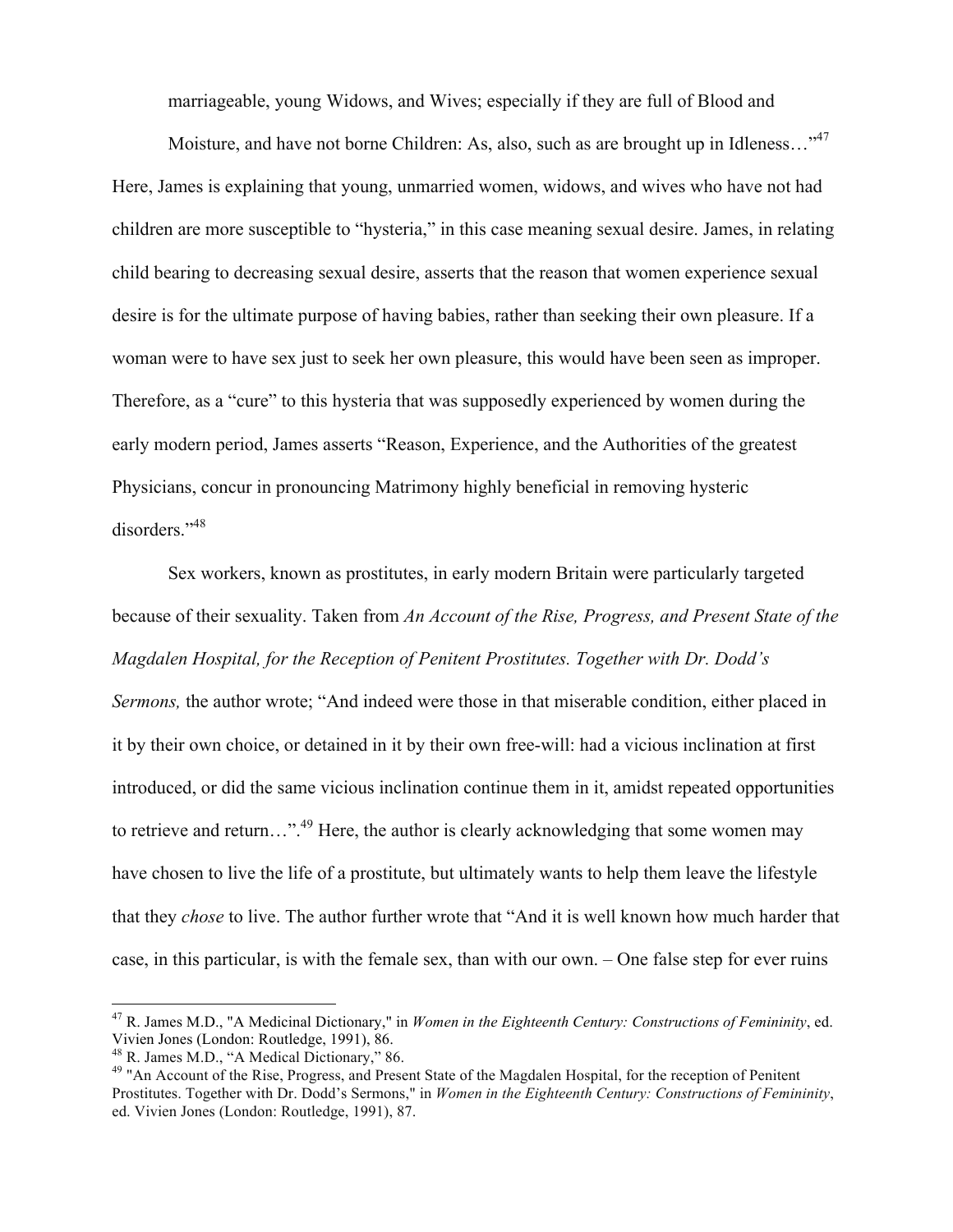their fair fame; blasts the fragrance of virgin innocence, and consigns them to contempt and disgrace!"<sup>50</sup> In this excerpt, it seems as though the male author acknowledges that women, when expressing their sexuality, face harsher criticisms than men and are more likely and quickly to be condemned for their actions. Therefore, it seems as though this sermon is condemning while also advocating for prostitutes. This sermon is an excellent example of how a man felt it was his place to take responsibility for a woman's expression of sexuality to try and fix their supposed wrongdoings, while men also acknowledged that they had it much easier in this aspect than women.

The writings of women authors themselves also show us how femininity was perceived in the early modern period in Britain. An example of this, to understand what is to be discussed, is within Mary Chudleigh's 1710 *Essays Upon Several Subjects in Prose and Verse.* In the section titled "To the Reader," Mary expresses self-doubt about her own writing, indicating that

Tis only to the *Ladies* I presume to present them; I am not so vain as to believe any thing of mine deserves the Notice of the *Men;* but perhaps some of my own Sex may have occasion for such Considerations as these...<sup>51</sup>

Although Chudleigh is writing on subjects to help women better themselves, although the particulars are not outlined here, she seems to think lowly of her writing in comparison to a man's, as if issues concerning the cultivation of a woman's mind cannot possibly relate to a man. Her bashfulness is further noted when she explained; "I hope they will pardon the Incorrectness of my Stile…it cannot be suppos'd I should understand the Delicacies of Language, the Niceties of good writing; those things I leave to happier, more accurate Pens."52 Chudleigh's humbleness and bashfulness in this excerpt would have been expected of a woman writing for other women's

<sup>&</sup>lt;sup>50</sup> "An Account of the Rise, Progress, and Present State of the Magdalen Hospital," 87.<br><sup>51</sup> Mary Chudleigh, "Essays Upon Several Subjects in Prose and Verse," in *Women in the Eighteenth Century: Constructions of Feminin* 

<sup>&</sup>lt;sup>52</sup> Chudleigh, "Essays Upon Several Subjects in Prose and Verse," 148.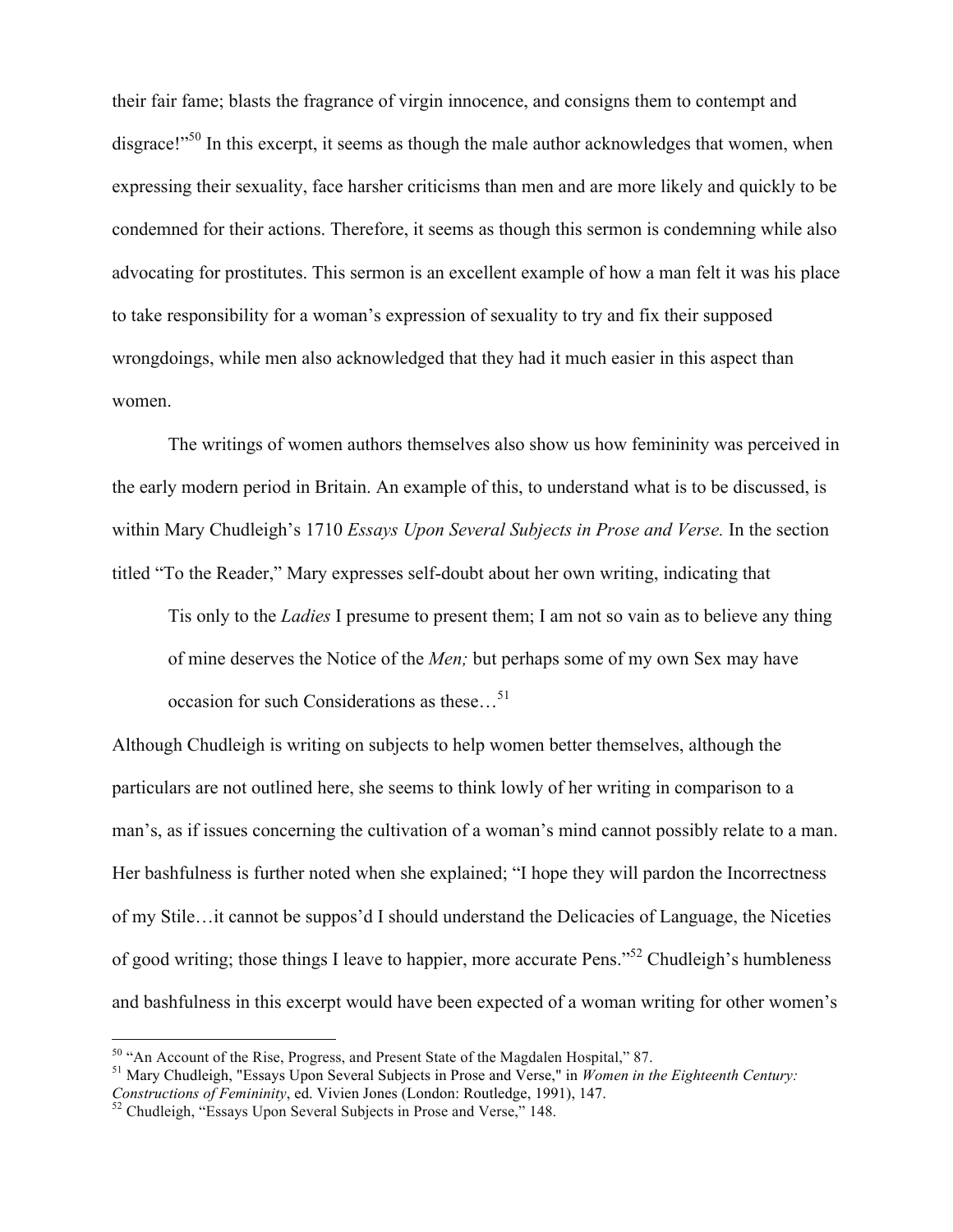pleasure. To assert too much authority over a subject, especially that of writing would have been seen as out of character and unladylike for a woman of her period.

Eliza Haywood is another example of a woman whose primary purpose was to write for other women. *Lasselia: or, the Self-Abandon'd. A Novel,* written in 1724 by Haywood, includes a section where Haywood discloses her reasoning for producing her novel, addressed '*To the Right Honourable the Earl of Suffolk and Bindon.'* Within this section, Haywood apologizes for "[endeavoring] to *divert* more than *improve* the Minds of [her] Readers'," a criticism given to her by women themselves.<sup>53</sup> In order to understand this claim, it is important to note that *Lasselia* is about a woman who gives into passion by having an affair with a married man. Although women readers of her novel took her novel the wrong way, Haywood maintains that the purpose of her novel was to "remind the unthinking Part of the World, how dangerous it is to give way to Passion."<sup>54</sup> Haywood's apology would have been seen as appropriate behavior for the period. If Haywood had not apologized, her writing may not have been as popular as it actually became.

Essentially, men and women of eighteenth-century Britain both had expectations placed on them, but women had expectations placed on their virtue and character, rather than men who had expectations to gain an education, find a career, and be financially stable enough to provide for a future family. It is also important to note that the expectations placed on women were focused on personal characteristics and moral values, rather than the ways that they advance themselves in their career and society. A woman was expected to be pure, polite, and bashful and not expected to attend school or be financially responsible. These expectations placed on women are the forefront of the feminist movement; a woman should be regarded for her intelligence and

 <sup>53</sup> Eliza Haywood, "Lasselia: or, the Self-Abandon'd. A Novel," in *Women in the Eighteenth Century: Constructions of Femininity*, ed. Vivien Jones (London: Routledge, 1991), 153-154.<br><sup>54</sup> Haywood, "Lasselia," 153.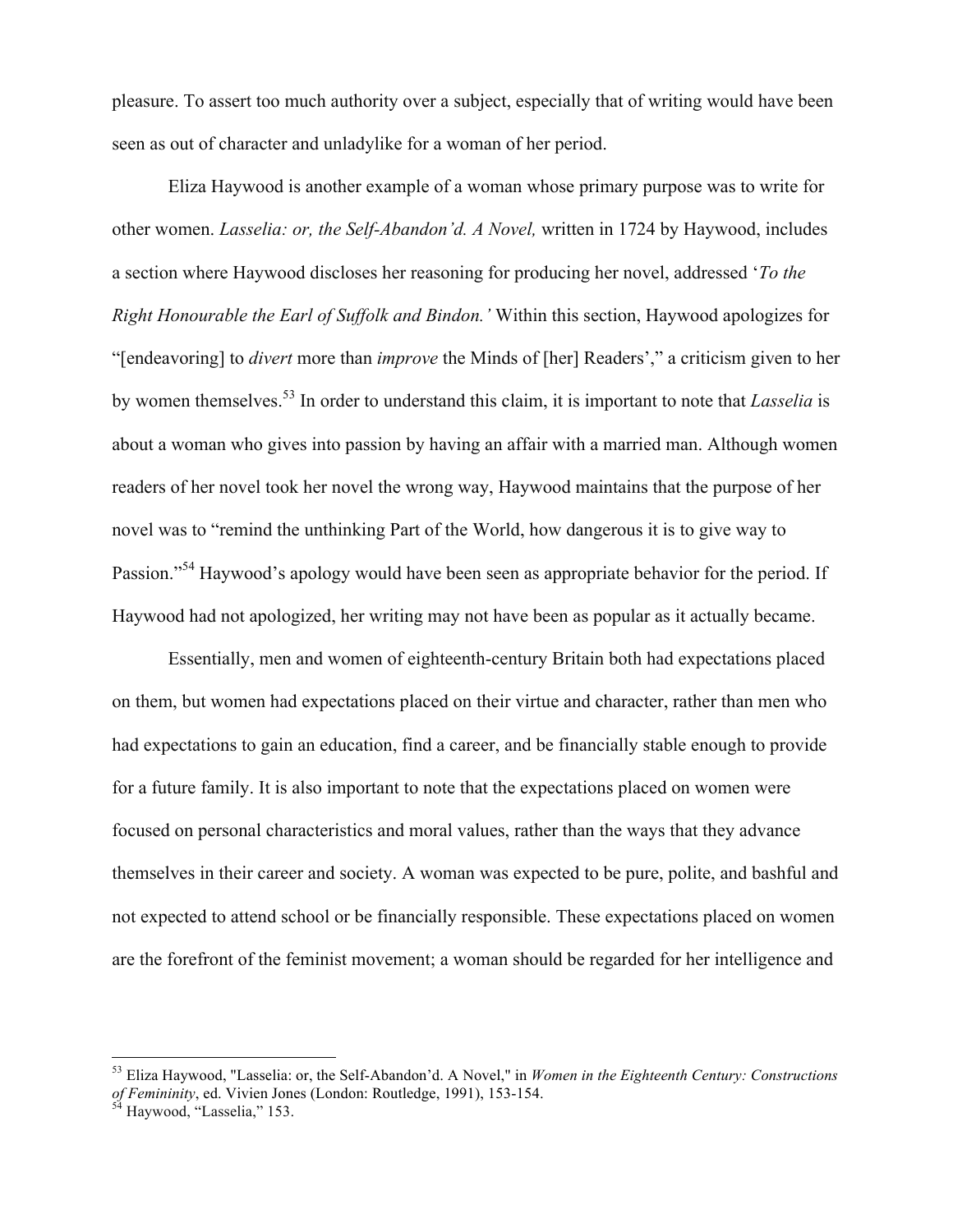their equal capabilities to their male counterparts, rather than their ability to remain graceful or lead a pure domestic life.

Feminism in early modern Britain was sparked by women who decided to put their thoughts about the inequalities they faced onto paper. Dubbed as the "first English feminist" by many, Mary Astell wrote *A Serious Proposal to the Ladies: For the Advancement of their True and Greatest Interest* in 1694, advocating for women's rights. Within her proposal, Astell heavily advocates for women to pursue knowledge, and that their education should be of as much importance as a man's. Astell writes, "Your *Glass* will not do you half so much service as a serious reflection on your own Minds, which will discover Irregularities more worthy your correction, and keep you from being either too much elated or depress'd by the Representations of the other," meaning that women should focus more on their education rather than the vanities of the home. <sup>55</sup> Furthermore, Astell writes, "The Cause therefore of the defects we labour under is, if not wholly, yet at least in the first place, to be ascribed to the mistakes of our Education, which like an Error in the first Concotion, spreads its ill Influence through our lives."<sup>56</sup> By this statement, Astell asserts that a woman's lack of education contributes to the hardships that she faced throughout the eighteenth century, thus forming her thesis that a woman's education is of the most importance.

Another early British feminist writer, who may not be as famed as names like Wollstonecraft or Austen, was Mary Darby Robinson, author of *A Letter to the Women of England on the Injustice of Mental Subordination.* Throughout this text, Robinson aims to detail

 <sup>55</sup> Mary Astell, *A Serious Proposal to the Ladies for the Advancement of their Truest and Greatest Interest* (London: Printed for Richard Wilkin, 1697), 6.

<sup>56</sup> Astell, *A Serious Proposal to the Ladies for the Advancement of their Truest and Greatest Interest,* 17-18.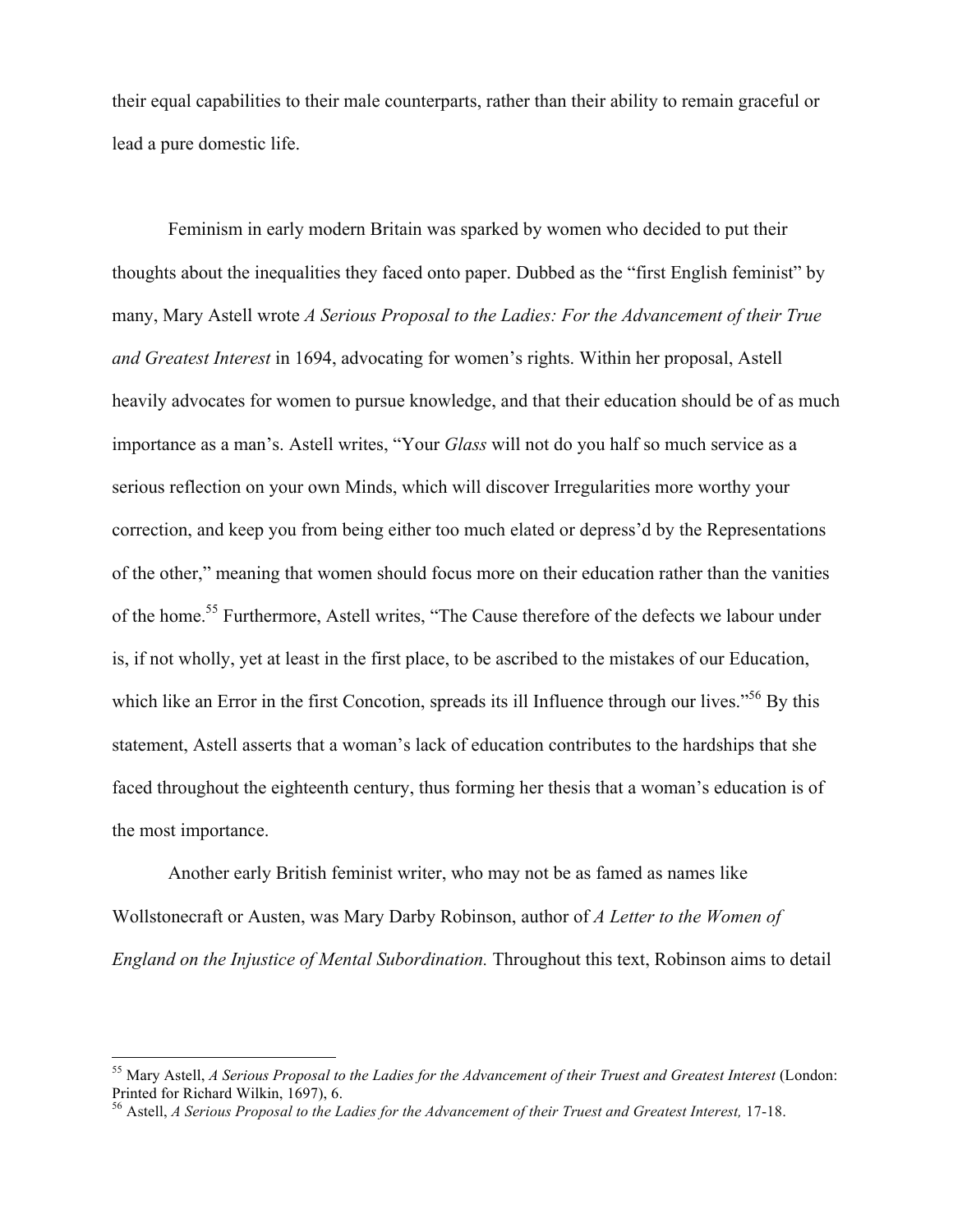how women are not inferior to men in their mental capabilities, like so many of the time choose to think. For example, Robinson states;

I shall remind my enlightened country-women that they are not the mere appendages of domestic life, but the partners, the equal associates of man: and, where they excel in intellectual powers, they are no less capable of all that prejudice and custom have united in attributing, exclusively, to the thinking faculties of man.<sup>57</sup>

Simply, Robinson means that women are just as capable as men in all aspects of life, including intellectuality. Robinson's writing also details the hypocrisy of the male sex during the early modern period in Britain, discussing how men were able to defend themselves and protect their honor, while if women did so, they would be deemed unfavorable and not marriageable. In a sense, this means that the man held the right to protect his honor, while a woman did not.

Mary Wollstonecraft, author of *A Vindication of the Rights of Woman,* had the primary focus of encouraging women to be independent thinkers rather than succumbing to feminine traits, such as the softness of their words. A section of *A Vindication of the Rights of Woman* that is particularly striking is where Wollstonecraft discusses modesty. Within this chapter, Wollstonecraft discusses modesty particularly pertaining to sexuality. For example, Wollstonecraft states; " …till men are more chaste women will be immodest," meaning that men are allowed to express their sexuality and disregard chastity yet remain modest in the eyes of the public, while women who are not especially chaste are immodest in the eyes of the public.<sup>58</sup> Wollstonecraft explains how men and women should be held at the same level of modesty in order to make both sexes equal within society.

<sup>&</sup>lt;sup>57</sup> Mary Darby Robinson, *A Letter to the Women of England on the Injustice of Mental Subordination with Anecdotes (London: Printed for T.N. Longman and O.Rees, No.39, Paternoster Row, 1799). 3.* 

<sup>&</sup>lt;sup>58</sup> Mary Wollstoncraft, *A Vindication of the Rights of Woman* (London: Printed for Walter Scott, n.d.), 176.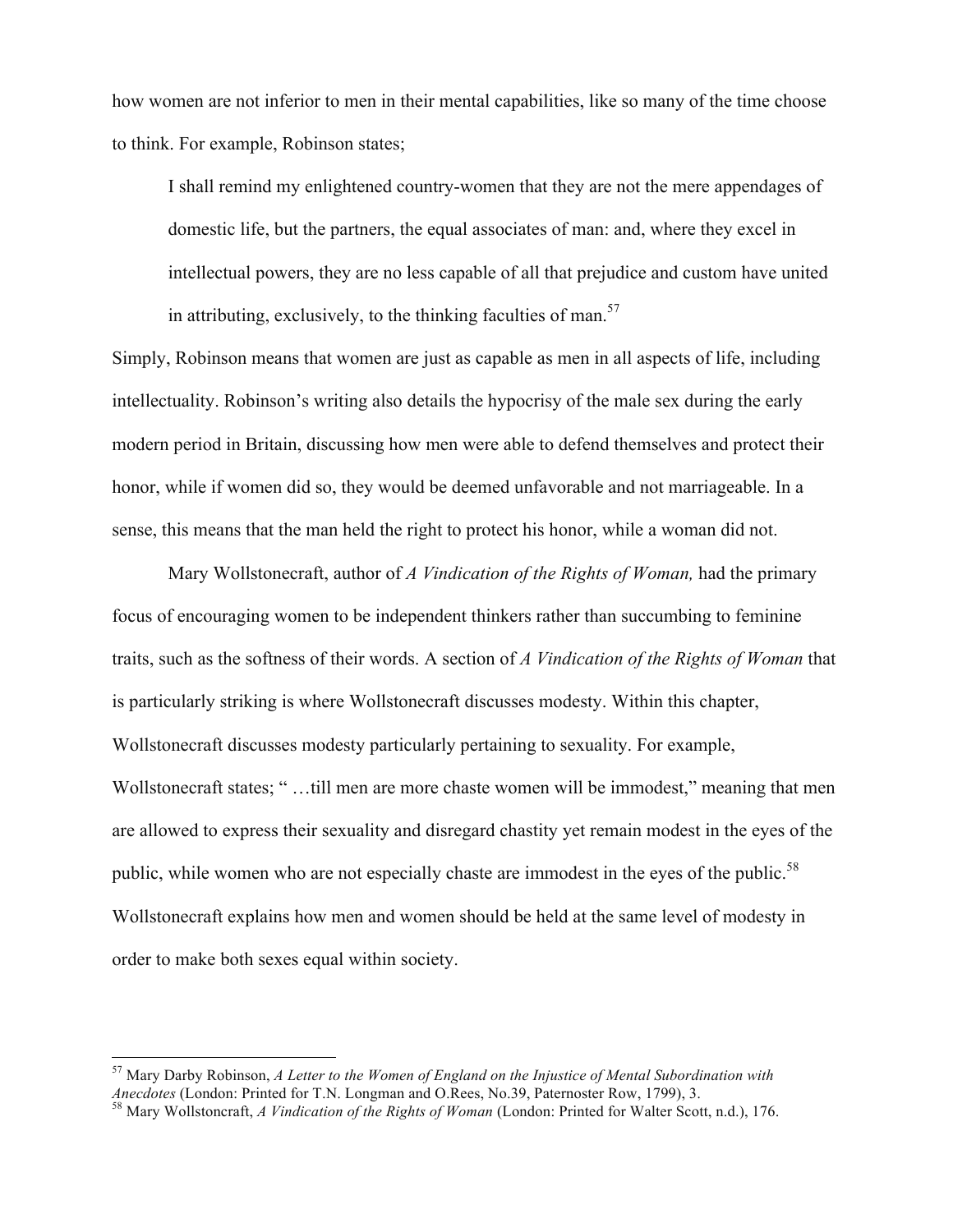It is important to note that while Astell, Robinson, and Wollstonecraft were integral parts to the beginning of the feminist movement and women's rights in Britain, their notions of how women should behave and what women deserve are in direct contrast to the discussion of power in Jane Austen's and Frances Burney's novels. While the three women discussed in this section were advocates for immediate and apparent change in the way that women were treated and how women conducted themselves, Austen and Burney are advocates for a more subtle change. Austen and Burney, while they are noted to be feminist writers, shared a less radical view of change and thus were more celebrated as authors. Within each of their respective novels, you can find aspects of feminine power, such as the feminine power that resided in motherhood, complacency, as well as expressing emotion and courage. While the women within these novels did not fight for equality and improvements within their sex in a more fervent way, their actions in persuading the events and people around them show a contrasting form of feminine power to the ideals of Astell, Robinson, and Wollstonecraft.

To authors such as Austen and Burney, marriage was a very important topic and it is at the forefront of most of their novels. For these eighteenth-century writers, marriage was a tool in gaining her own domestic sphere. Furthermore, whom she married would dictate her status in society, which could also give her certain levels of freedom. Amanda Vickery describes how women viewed acquiring her own space as a source of power, specifically using Austen's novel *Northanger Abbey*. Catherine Morland, a main character in *Northanger Abbey,* has a marriage prospect of Henry Tilney, a wealthy gentry class man with a large estate. Vickery explains that "All eyes are on young Catherine to gauge her reactions to the 'new-built substantial stone house, with its semi circular sweep and green gates'...but it is the charming drawing room, with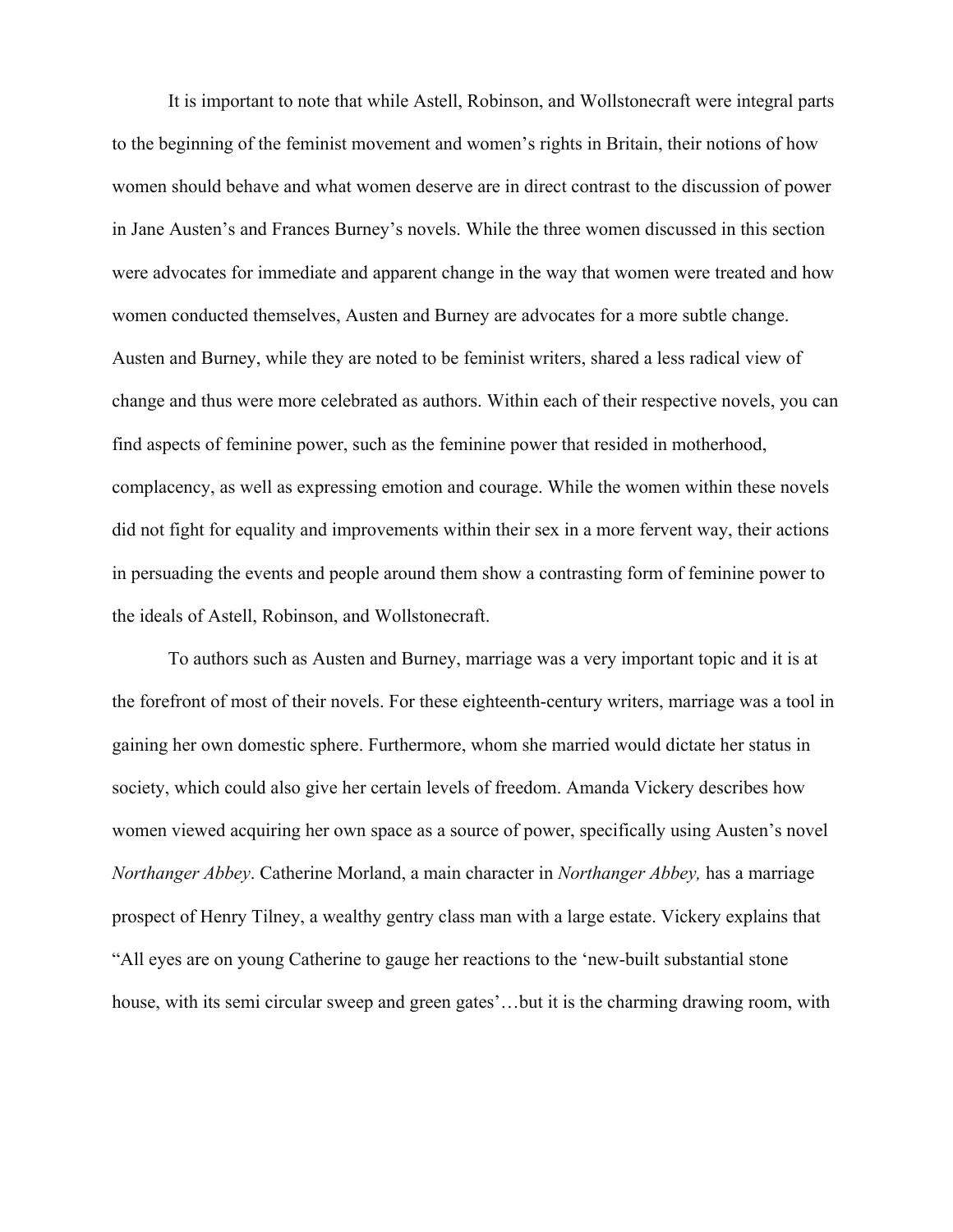French windows overlooking the meadows, still awaiting decoration, positively inviting a woman's touch, that clinches the deal".<sup>59</sup>

The fact that Catherine would be able to have control over this room in the house substantiates the importance of having power within the domestic sphere for a woman. Vickery further emphasizes the importance of having power within the domestic sphere within her analysis of Austen's *Sense and Sensibility.* Here, Vickery describes how Mrs. Dashwood's move into Barton Cottage, away from her previous estate where she was in power after her husband's death and her son's acquirement of the household, was a blow to her sense of power and independence. To combat the loss she felt, Mrs. Dashwood states that "The parlours are both too small' for the domestic sociability that a house of ladies ideally generated, but Mrs. Dashwood will not be dictated to by mere walls." She further explains how she will make improvements to the house to make it more suitable for her and her daughters.<sup>60</sup> Although this example does not explain how a woman looked for power within the domestic sphere by marrying a suitable man, it does explain how a woman would react when being displaced from her place of power and being put into a "lesser" situation, especially after her husband dies. Most likely, she would still try to regain her sense of independence by making the new home her own, but the loss is still felt in her decline of status.

A theory about a particular point in Austen's life, written by Caroline Austen, her niece, talks about a proposal that possibly took place between Austen and a man six years her junior, named Harris Bigg-Wither. Caroline writes in a letter to her niece named Amy;

I can give, I beleive the *exact* date of Mr Wither's proposal to my Aunt from some entries in an old pocket book which make *no* allusion to anything of the sort-but some peculiar

 <sup>59</sup> Amanda Vickery, *Behind Closed Doors: At Home in Georgian England* (London: Yale University Press, 2009), 83.

<sup>60</sup> Vickery, *Behind Closed Doors: At Home in Georgian England,* 85.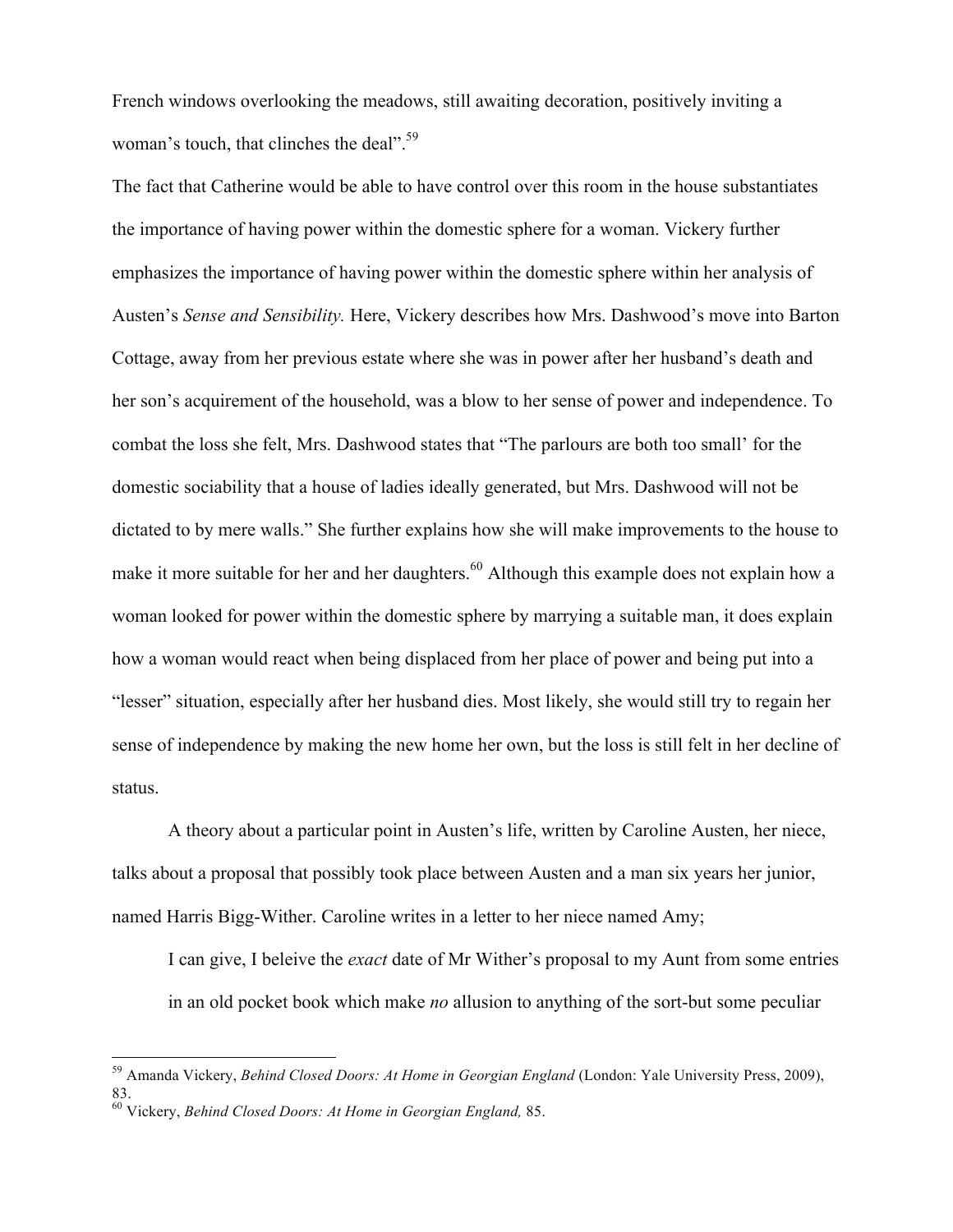comings & goings coinciding exactly with what my Mother more than once told me of *that* affair, leave me in no doubt that the offer was made, & accepted at Manydown on

Thursday the 2d of Dec – 1802 & *refused* the next morning, Friday, Dec. 3d…61 Within the article that this letter is a part of, Joan Austen-Leigh, a descendant of the Austen family, speculates that the reason for Austen even considering marrying Mr. Withers is because of the large estate at Manydown that he was supposed to inherit once his father passed away.<sup>62</sup> It is unknown, however, as to why Austen did not go through with the marriage, but this is a perfect example of why marriage was so important even to the life of a real person like Austen – money talked.

Many novels written during the late eighteenth century and early nineteenth century in Britain touch greatly upon the power that a mother holds over her family, and especially her female children. This maternal power, of course, was defined by a culture of domesticity for women during the eighteenth century.<sup>63</sup> Therefore, the only true way for an older, married woman to have power within her home was to have children, as she would be their sole caregiver and decision maker. Austen's novel, *Pride and Prejudice*, gives a perfect example of how a mother in eighteenth-century Britain was heavily involved in the lives of her daughters, manipulating their life choices to suit the family's needs, as the first chapter of the novel illustrates. Within the first chapter, Mrs. Bennett, Jane and Elizabeth's mother, discusses Mr. Bingley, a wealthy single man that is to visit their neighborhood from Netherfield Park with her husband, Mr. Bennett. Here, Mrs. Bennett urges her husband to meet Mr. Bingley because she believes that he "MAY fall in love with one of them."<sup>64</sup> Mrs. Bennett's ability to persuade her

 <sup>61</sup> Joan Austen-Leigh, "New Light Thrown on JA's Refusal of Harris Bigg-Wither," *Journal of the Jane Austen* 

<sup>&</sup>lt;sup>62</sup> Austen-Leigh, "New Light Thrown on JA's Refusal of Harris Bigg-Wither, 34-36.<br><sup>63</sup> Marilyn Francus, *Monstrous Motherhood: 18<sup>th</sup>-Century Culture and the Ideology of Domesticity (Baltimore: The* Johns Hopkins University Press, 2012), 1.

<sup>64</sup> Jane Austen, *Pride and Prejudice* (Boston: Charles Scribner's Sons, 1918), 2.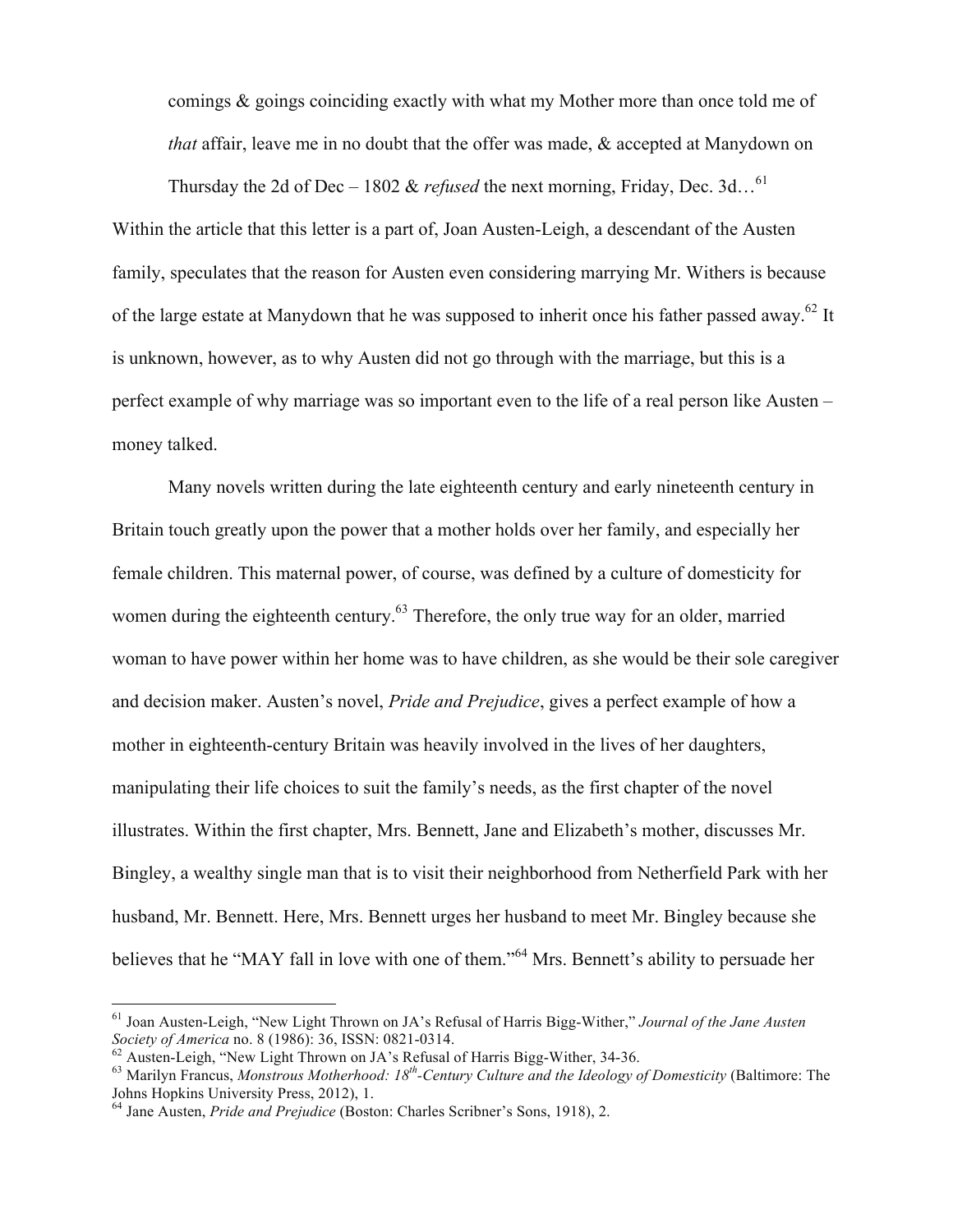husband into meeting Mr. Bingley for the sake of her daughters' chances at marriage shows how gentry class women in eighteenth-century Britain used their motherhood and culture of domesticity to their advantage.

Another example of feminine power in motherhood is in another novel by Austen, titled *Sense and Sensibility.* The mother figure in this novel, however, does not posses daughters like in *Pride and Prejudice,* but rather advocates for her son against the daughters of Mrs. Dashwood. Fanny, the wife of Mr. John Dashwood and son of the late Mr. Dashwood, was upset at the fact that her husband was charged with leaving an inheritance to each of his stepsisters upon the request of his father at his deathbed. To dissuade her husband from giving his stepsisters such a large sum, Fanny used her love for her son and her feminine appeal. For example, Austen writes; "To take three thousand pounds from the fortune of their dear little boy would be impoverishing him to the most dreadful degree," which clearly depicts her disdain for her sister-in-laws but also her concern for her child's well-being.<sup>65</sup> It took very little time for Fanny's persuasion tactic to work on her husband, and he readily agreed to lessen the dowries given to his stepsisters.

*Lady Susan*, another novel by Austen, is written as a collection of letters, rather than a normal chapter novel. This novel is another prime example of feminine power in motherhood because Lady Susan acts as a matchmaker for her daughter Frederica. On top of her hope to match her daughter with an eligible suitor, Lady Susan is perceived as a harsh and unloving mother through the majority of the novel. For example, in a letter from Lady Susan to Mrs. Johnson, she writes of her daughter; "And by-the-by, you had better not invite her any more on that account, as I wish her to find her situation as unpleasant as possible."66 This letter, written to Mrs. Johnson, details that Lady Johnson is sending her daughter to school, and does not want her participating in any outside activities, which makes it seem like Lady Susan enjoys making her

<sup>65</sup> Jane Austen, *Sense and Sensibility* (London: Collins Clear-Type Press, 1953), 21. <sup>66</sup> Jane Austen, *Lady Susan* (South Australia: University of Adelaide, 2015), Letter VII.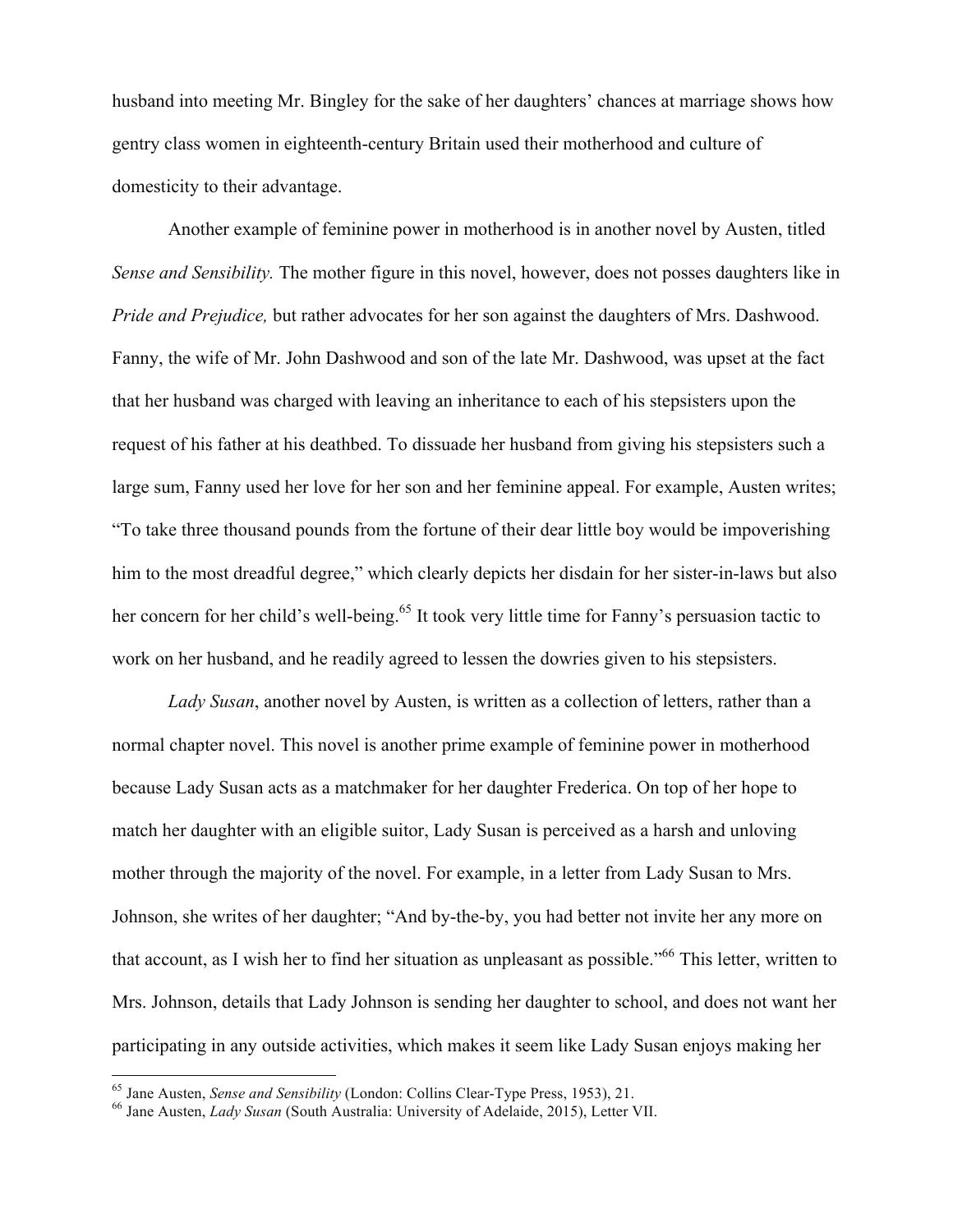daughter's life miserable. However, as the letter continues, it becomes clear that Lady Susan is attempting to make her daughter's life miserable because she wants her focus to shift to being married, rather than staying single and rejecting a man that Lady Susan views as perfectly suitable for marriage. Lady Susan further instructs Mrs. Johnson to make sure that Sir James, Frederica's potential husband, does not find any other women that he may marry. In the last lines of this letter to Mrs. Johnson, Lady Susan explains the "valid" reasons for her behavior, stating that she did not want to force her daughter into marriage with Sir James, but rather make it *seem*  like it was her own decision. As Lady Susan explains; "instead of adopting so harsh a measure, merely propose to make it her own choice, by rendering her thoroughly uncomfortable till she does accept him."<sup>67</sup> Lady Susan's actions depict how a mother could use her matchmaking skills and those around her to exert power over her children, specifically daughters. Influencing who daughters married not only allowed a mother to control her children, it also allowed her to control the direction the family climbed in the social ladder, which is certainly a masterful use of femininity.

Another indicator of feminine power lies with how some women outwardly seemed content in their situation, while inside they suffered turmoil. An example of this can be seen in Austen's *Sense and Sensibility.* This novel details the courtships of the Dashwood sisters, specifically Elinor and Marianne, while the youngest sister Margaret does not play a large roll within the novel. Within *Sense and Sensibility*, Elinor hides her emotions from those around her regarding Edward Ferrars, a man she secretly hopes to marry. An example of Elinor's temperament is summed up in this sentence written by Austen; "She had an excellent heart; - her disposition was affectionate, and her feelings were strong; but she knew how to govern them: it was knowledge which her mother had yet to learn; and which one of her sisters had resolved

 <sup>67</sup> Austen, *Lady Susan,* Letter VII.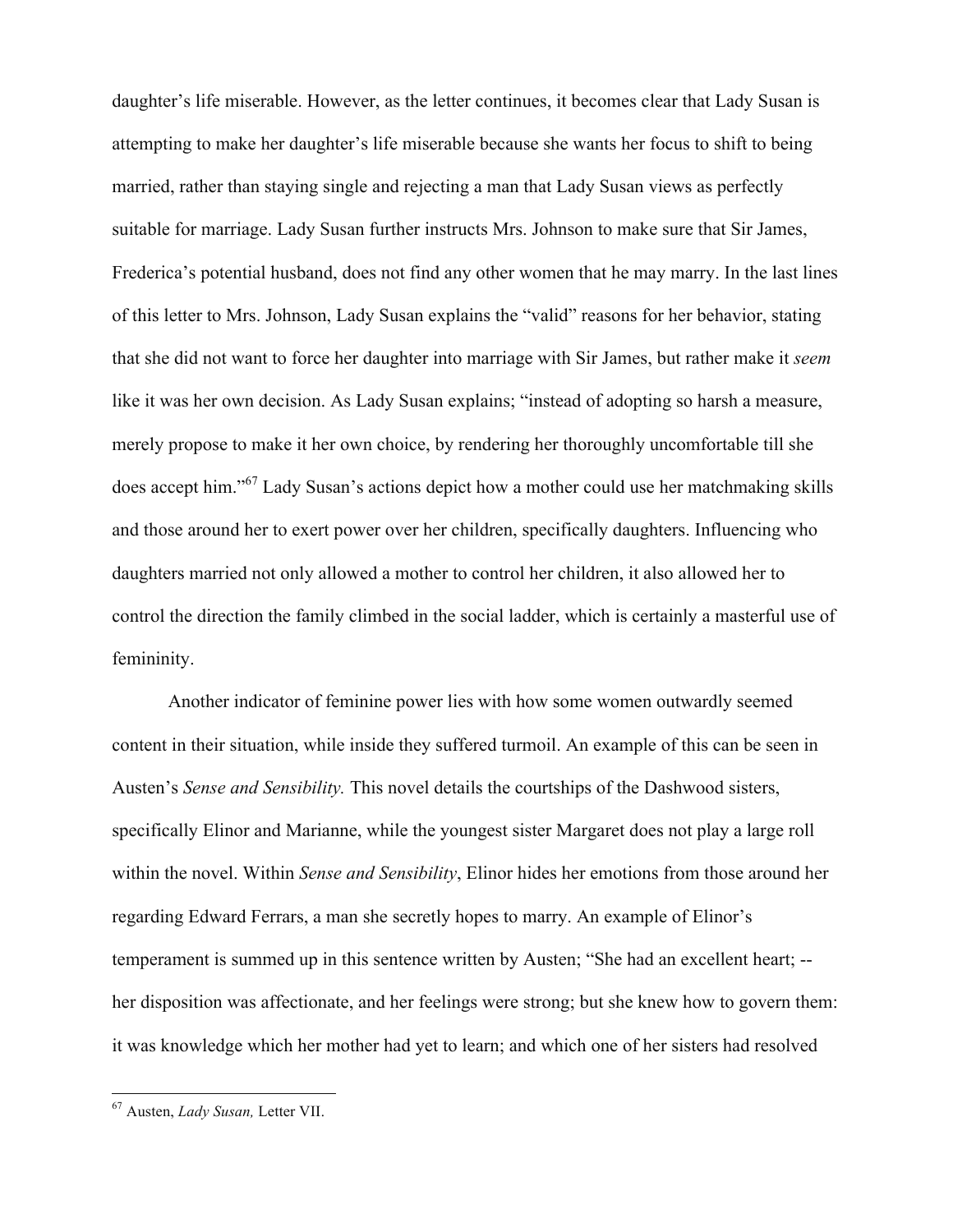never to be taught."<sup>68</sup> This other sister, mentioned by Austen, is Marianne, whose temperament is not as resolved as Elinor's. It might seem strange that a woman's ability to "govern" her emotions, as Austen states, is a form of feminine power. However, Elinor's strength in resolve allows her to not reveal her feelings to the men she so highly sought, such as Ferrars, which gives her a distinct advantage in the chance of rejection.

In chapter four of *Sense and Sensibility,* Elinor and Marianne discuss Edward, and Elinor is tricked by her sister into defending Edward against her sister's scrutiny. As Austen states, after Marianne decrees that she should soon find him "handsome," "Elinor started at this declaration, and was sorry for the warmth she had been betrayed into in speaking of him. She felt Edward stood very high in her opinion."<sup>69</sup> Austen further describes how Elinor felt that the feelings between Edward and herself were mutual, but that she needed to be more certain before she confessed her love for him. Again, the restrain that Elinor practices in her feelings for Edward allow her to control the way she is perceived by her family as well as Edward himself. If Elinor outwardly expressed her feelings instead of keeping them to herself, it would be fair to assume that Edward would have taken advantage of what he knew and immediately expressed proposal.

*Mansfield Park* is another novel that deserves attention for having a woman that mostly keeps her feelings to herself, allowing her to have some sort of control in her life. In contrast to Elinor in *Sense and Sensibility,* however, Fanny Price was placed in an unfortunate situation where her mother could no longer take care of her and was then thrust into the home of her relatives, the Betrams, who were much more wealthy and had children of their own. As the novel progresses and details Fanny's life with the Betrams, she becomes increasingly content with her station in life as a person of a lower status, although she is technically related to the family members she lived with. Lady Betrams daughters, Maria and Julia, were unkind to Fanny the

<sup>68</sup> Austen, *Sense and Sensibility,* 20. <sup>69</sup> Austen, *Sense and Sensibility,* 32.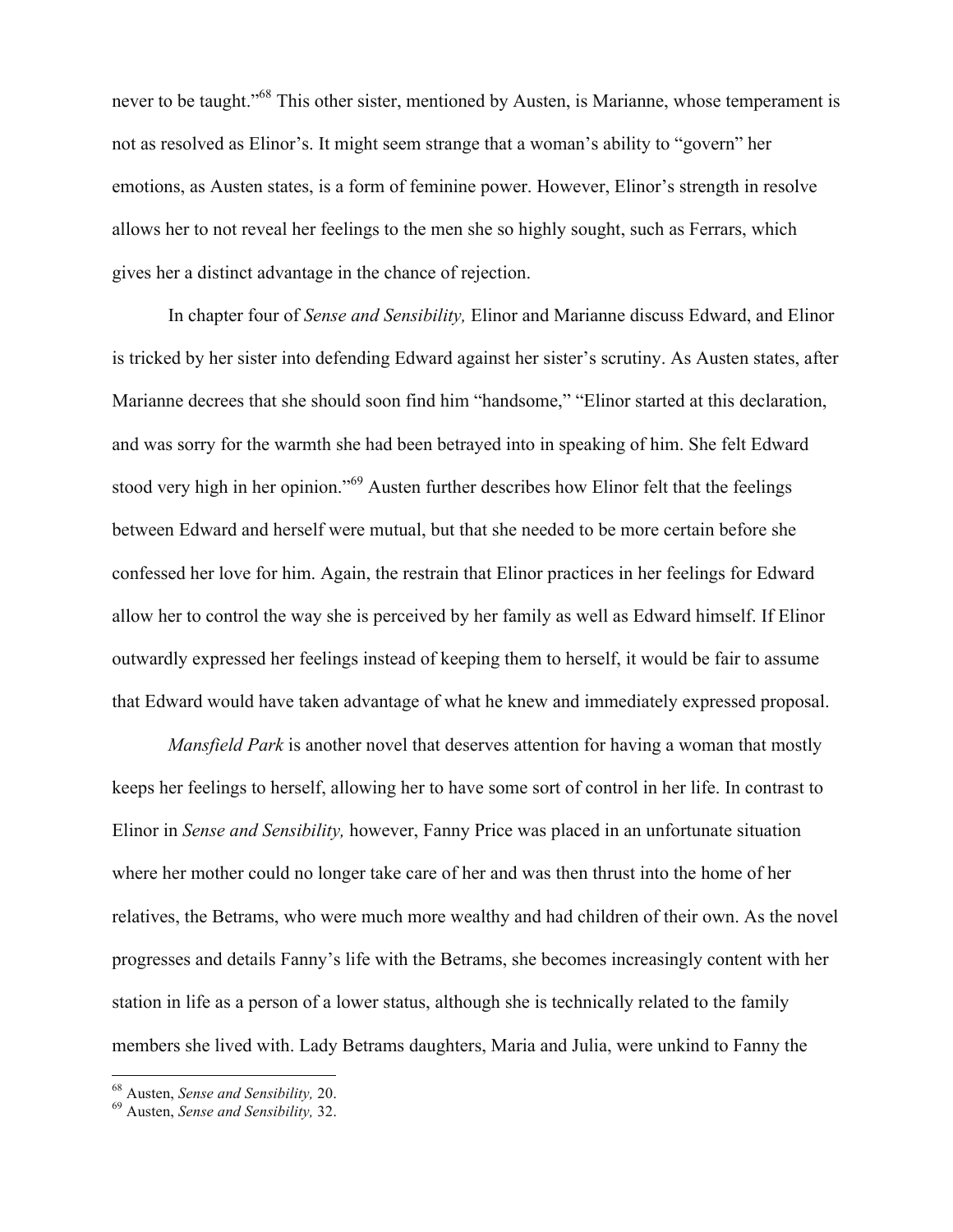majority of the time, and although "Fanny was often mortified by their treatment of her, she thought too lowly of her claims to be injured by it."<sup>70</sup> Fanny's ability to stay calm in the face of her cousin's ridicule is a form of power because it does not allow Fanny's cousins to assume power over her. If Fanny acted as if their ridicule bothered her, she might face harsher ridicule and it might damage her self-esteem even more. As Fanny grew older, her acceptance of her station in life helped her mold into the family better, eventually allowing her to be revered by her wealthy family members rather than detested.

*Evelina,* a novel written by Frances Burney, a contemporary of Jane Austen, is very similar to *Mansfield Park* in the sense that a young woman is sent to live with people that are not her own parents. In contrast, to *Mansfield Park,* however, *Evelina* details the story of a young woman who is financially "well off" and does not have the same struggles and ridicule as Fanny Price does, because Evelina is an admired young woman. When Evelina arrives in London, she is immediately introduced to society with Mrs. Mirvan by attending a multitude of outings and parties. At the first party Evelina attended, she met Lord Orville, a man whom she became immediately infatuated with. At the second party, however, a man only known as the Captain approached Evelina. This man, in contrast to Lord Orville, was brash and aggressive with Evelina, especially when she refused to dance with him. After a discussion between Lord Orville, the Captain, Mrs. Mirvan, and Evelina, Evelina expresses her disgust with the Captain and bursts into tears. This allows for Mrs. Mirvan to feel sympathy for Evelina and for the Captain to finally understand that Evelina has no feelings for him.<sup>71</sup> This instance demonstrates how a woman could be vocal about who she did not want to pursue a relationship through outright defiance, as well as through expressing emotion.

<sup>70</sup> Jane Austen, *Mansfield Park* (London: Collins Clear-Type Press, 1953), 34. <sup>71</sup> Frances Burney, *Evelina* (Boston: Bedford Books, 1997), Letter XIII.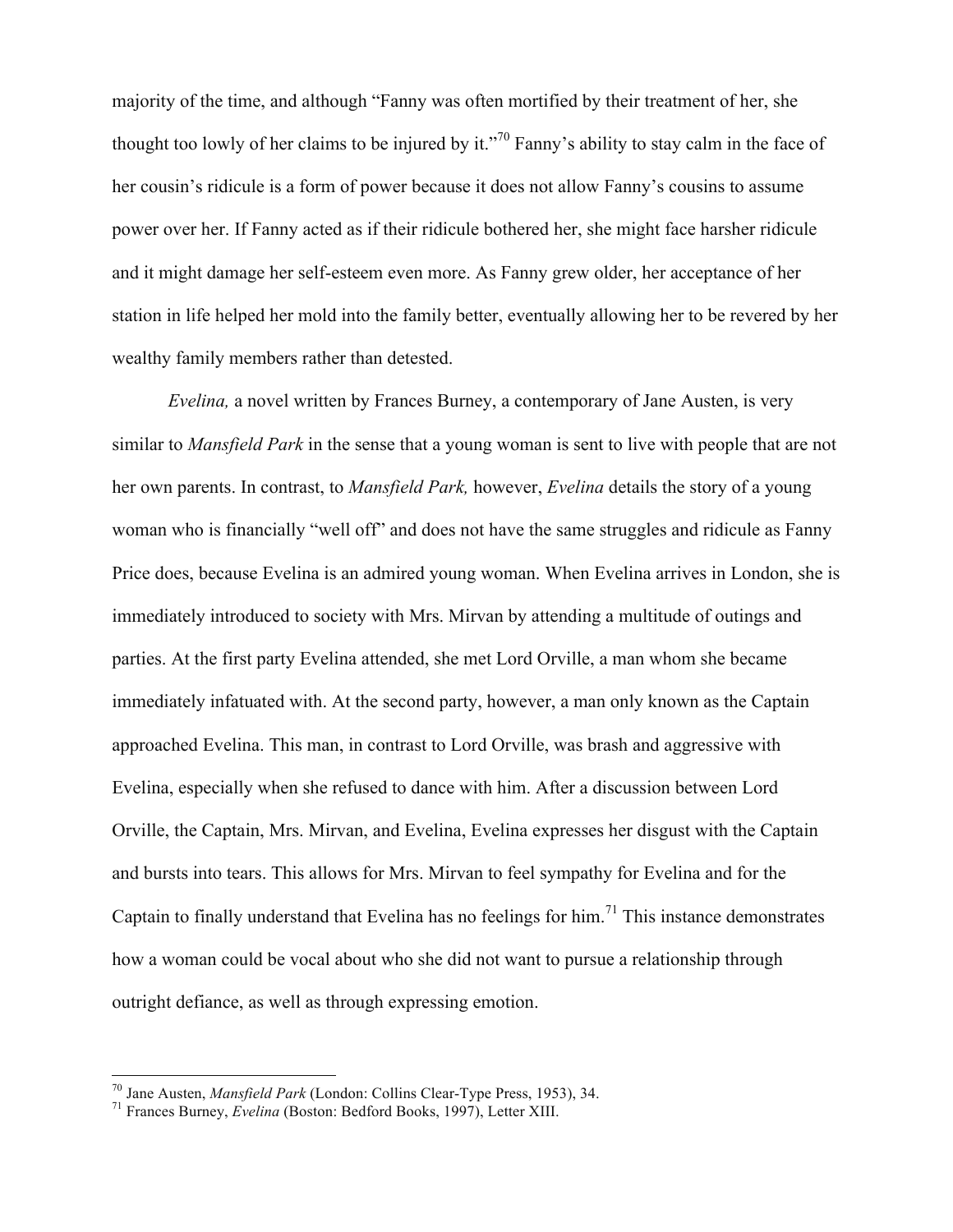An instance within Burney's own life that can be read within her letters and journals parallels with the story of Evelina, a young girl being pursued by a man she had no feelings for. Unlike Evelina, however, Burney was well cultured and knew how to navigate the social sphere, although it is not surprising that she gave Evelina these characteristics, because one can only assume that she may have felt that way about herself. A diary entry, dated May  $8<sup>th</sup>$ , 1775, details the night that Burney met Thomas Barlow at Mrs. O'Connor's party, an old acquaintance of her grandmother. Like Evelina, Burney was relentlessly pursued by Barlow, and at the end of the party as Burney was leaving, she writes, "He earnestly entreated me to stay one or two minutes. I did not, however, think such compliance at al requisite, and therefore only offered to set my grandmother down in my way." She then writes how Mrs. O'Connor extended an invitation to a party the following week, and how Barlow pressed her to go. Four days after meeting Barlow, Burney received a letter where he expressed great interest in her. Barlow wrote;

…that the Affability, Sweetness, and Sensibility, which shone in your every Action, lead me irresistibly to Love and Admire the Mistress of them…I hope to hear you are well, and that you will honour us with your Company…I am persuaded we are honoured with your Assent to the Engagement.<sup>72</sup>

Barlow then ends the letter calling himself "Fanny's Most sincere Admirer."<sup>73</sup>

Austen's own life correlates with one of her own characters in her novel *Sense and Sensibility.* Within this novel, Marianne, in contrast to her sister Elinor as described above, expresses emotion freely in accordance with her love for John Willoughby and her hopes to marry him. Marianne, however, is left visibly heartbroken when Willoughby leaves her for a wealthier woman. Austen's letters describe a similar situation, where the love of her life leaves

 <sup>72</sup> Frances Burney, *The Early Diary of Frances Burney 1768-1778*, ed. Annie Raine Ellis (London: George Bell and

<sup>&</sup>lt;sup>73</sup> Frances Burney, *The Early Diary of Frances Burney 1768-1778*, 50.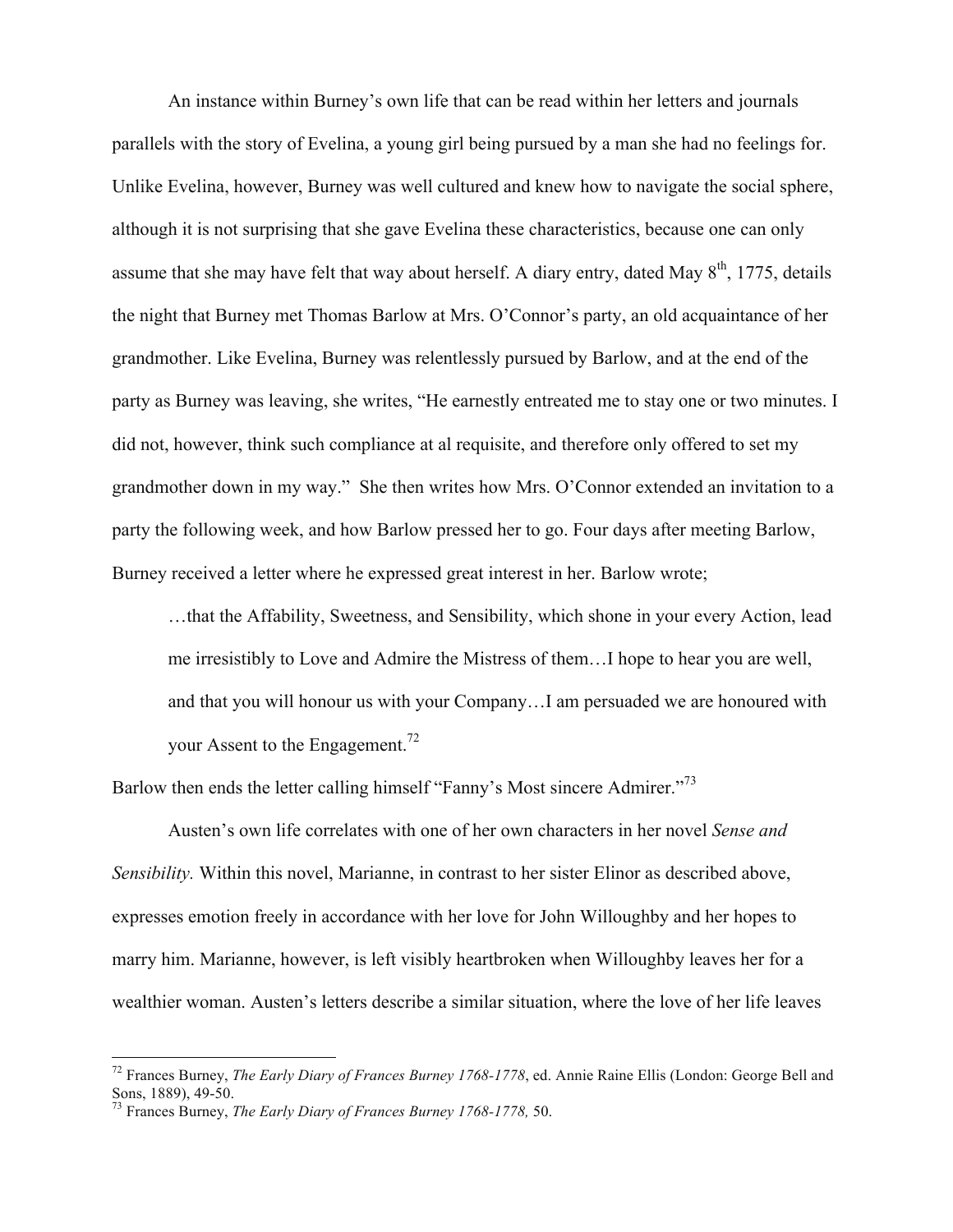her, but for an unknown reason to the reader, leaving her heartbroken. Within her letter, written on January 15, Austen writes; "*Friday. –* At length the Day is come on which I am to flirt my last with Tom Lefroy,  $\&$  when you receive this it will be over – My tears flow as I write, at the melancholy idea."<sup>74</sup> Here, like her fictional character Marianne, Austen was an emotional wreck after being left by a man she intended to marry. This example shows how Austen used her own life and experiences to influence her novels and her characters.

Aphra Behn, an author in the late seventeenth century in Britain, wrote a well-received play titled *The Forced Marriage: Or, the Jealous Bridegroom,* which deals with two women, Princess Galatea, who is being forced to marry Prince Philander, her social equal, and Erminia, who is not a princess, and is being forced to marry General Alcippus. Although these matches are perfect for the families' statuses, both girls want to marry the opposite person out of their social sphere. For instance, this means that Erminia wants to marry Prince Philander, while Princess Galatea would prefer to marry General Alcippus. Of course, this is not well received by either of the girls' families. In the opening of scene three, Erminia discusses her impending marriage to General Alcippus with her father, expressing her feelings of friendship toward him, rather than love. Erminia states;

I humbly thank you, Sir, though't be too late, And wish you yet would try to change my fate; What to *Alcippus* you did love beleeve, Was such a friendship as might well deceive; 'Twas what kind Sisters do to Brothers pay; *Alcippus* I can love no other way. Sir, lay the interest of a Father by, And give me leave this *Lover* to deny.<sup>75</sup>

Here, Erminia is directly responding to her father's sentiment that marrying General Alcippus would bring great fortune to the family and that he thought she would be able to love him. Behn choosing to give Erminia the ability to speak boldly with her father attests to the fact that within

<sup>&</sup>lt;sup>74</sup> Jane Austen, *Jane Austen's Letters*, ed. Deirdre Le Faye (Oxford: Oxford University Press, 1995), 4.<br><sup>75</sup> Aphra Behn, *The Complete Works of Aphra Behn*, ed. Delphi Classics (East Sussex: Delphi Publishing Ltd, 2016 Act I, Scene III.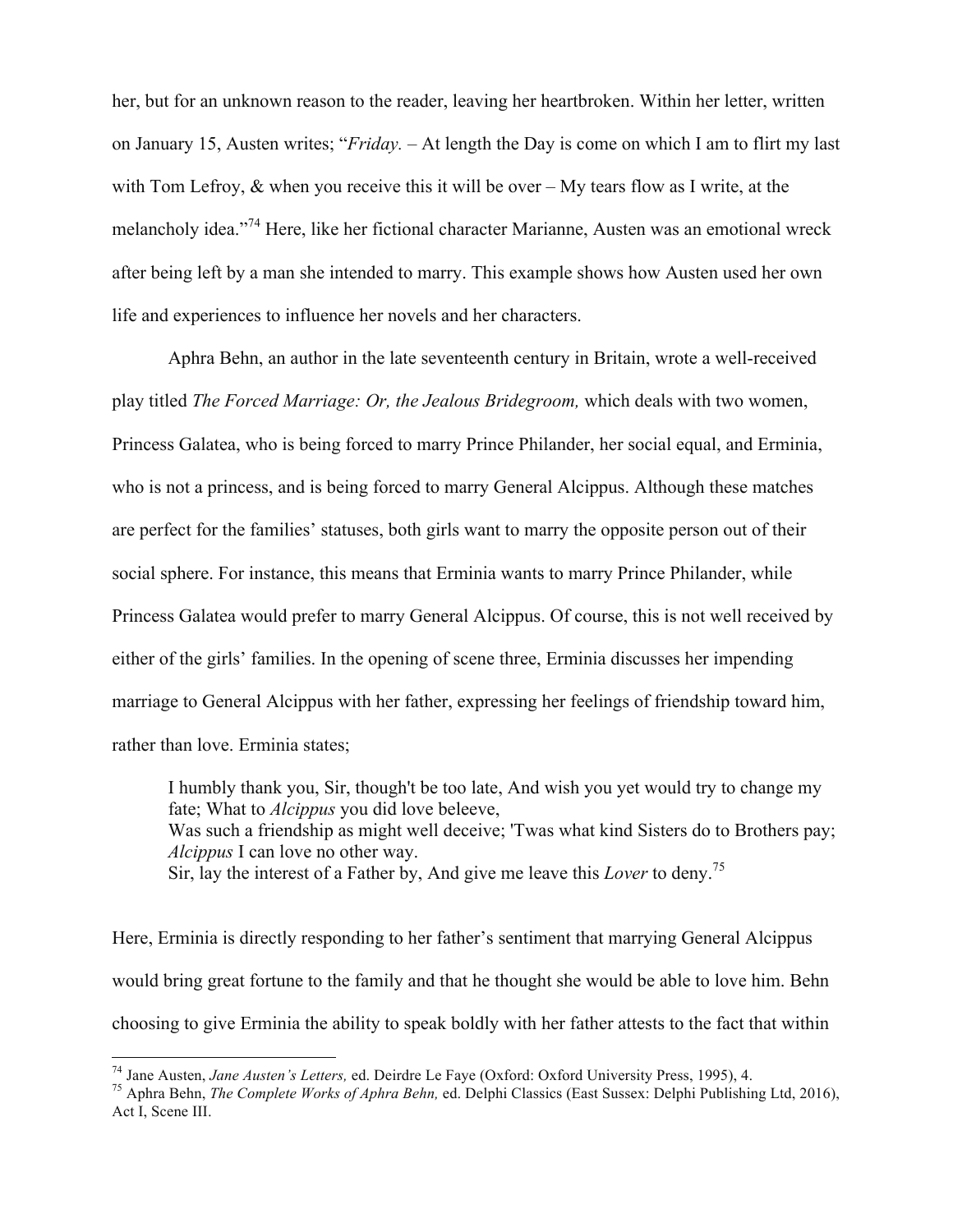the eighteenth and early nineteenth century being courageous and expressing emotion was a feminine power.

Through the thorough examination of these primary sources, it is clear that feminist authors during the eighteenth century such as Austen, Burney, and Behn gave women subtle, yet noticeable feminine powers, advocating for their sex and their desire to have control over their own lives. These authors showed a variety of forms of power, including the power in motherhood, the power in resilience and being reserved, as well as the power in showing emotion. These novelists and playwright differed in views of feminine power in comparison to their contemporaries, Wollstonecraft, Astell, and Robinson, in that they offered more socially acceptable means of gaining control over their own lives, especially throughout the common theme of marriage. Wollstonecraft and the other women that join her in her sentiments, however, view feminine power as being much more assertive and direct. They believed in advocating for a woman's right to education as well as women not having to marry in order to gain some "freedom" – a term used loosely when talking about this period and subject.

The topic of discussion, the power of femininity in the eighteenth century in Britain, specifically the subtle and more socially accepted power discussed by Austen, Burney, and Behn, can be explained by the complex mechanisms of society at this time. The gentry class, in contrast to the elite class, had more social flexibility, especially concerning marriage. Within the elite class, marriage was essentially non-negotiable as the intent of marriage was to keep the family name in high status. The gentry class, as discussed, was comprised of lesser land owning families, which had a variety of occupations such as lawyers, doctors, and various other positions that would allow for a decent income but nothing comparable to the nobles and lords of the elite classes. This, of course, allowed women to marry someone that would keep their family's status within society and give them more suitors to choose from. With this flexibility, gentry class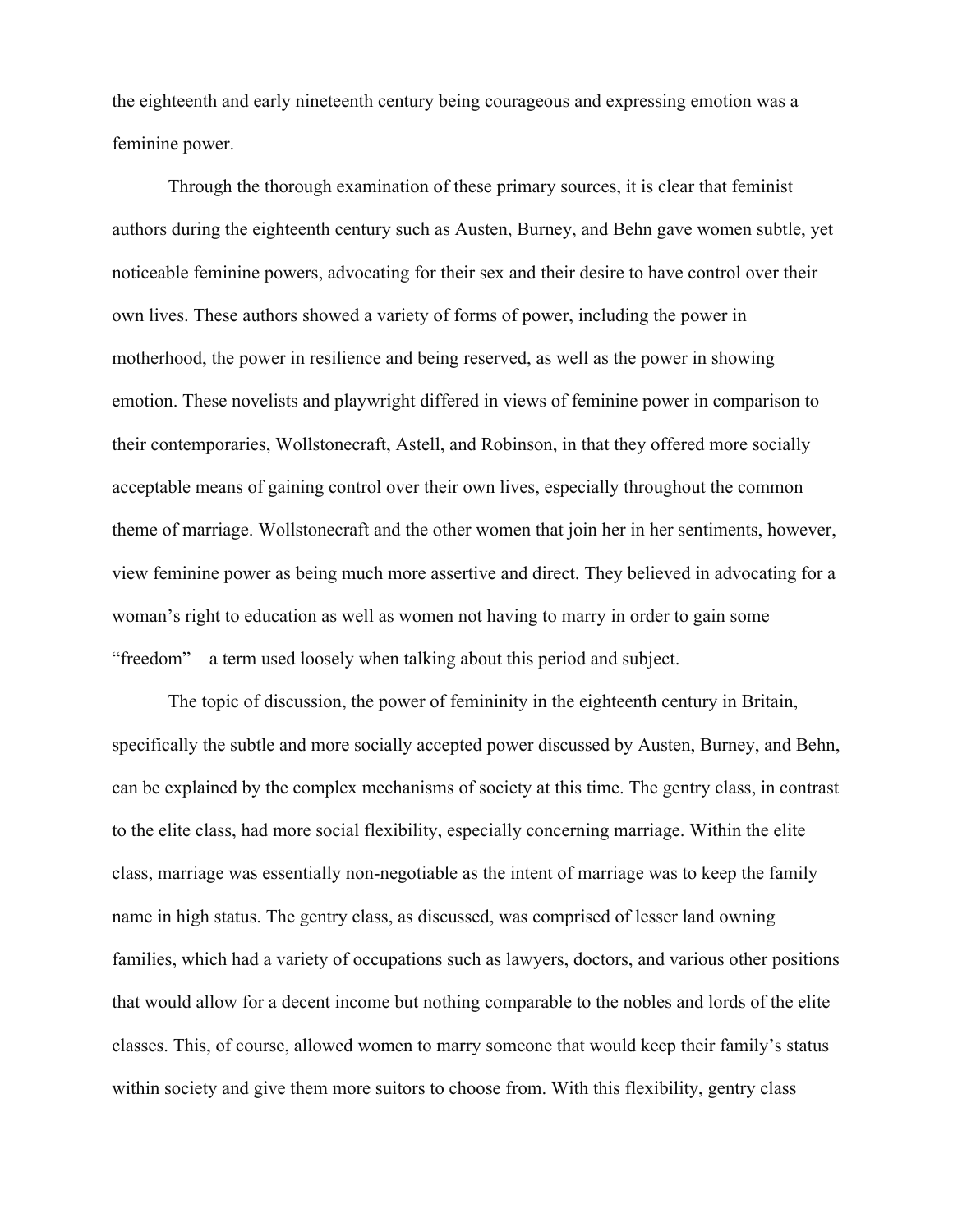women could exercise feminine power by having a say in who they married, picking from eligible bachelors that equated to their social status and desires, which is very evident in Vickery's discussion of Robert and Elizabeth Parker. This does not mean, however, that families did not have the final say in their daughter's marriage. Again, as Richardson wrote, "Is it, that they will not speak out, lest, if their wishes should not be crowned with success by *one* man, they should deprive themselves of the chance to succeed with *another*?"<sup>76</sup>

It is important to also remember that women of the gentry class during the eighteenth century in Britain had to express feminine power particularly in regards to courtship and motherhood because they did not have easy access to education. In gentry society, it was the men of the family that were being sent to school to become more eligible bachelors, and the women of the family who were to be matched up with these educated bachelors. Education was regarded as an important aspect in increasing one's social mobility but also in finding a career and gaining wealth, such as becoming a doctor, lawyer, or even a merchant. Thus, it was important for men to acquire an education so that he could lead a lifestyle that would be attractive to a future wife. Acquiring a lifestyle that seemed attractive to a future wife did not always require an education, however; an inheritance could also allow for an attractive, sizeable income and property. This is evident in the case of Austen's personal life, when she met Harris Bigg-Wither who was about to inherit Manydown Park, a large estate being left to him by his father. This estate was appealing to Austen because it could have become her domain, but ultimately it was not enough for Bigg-Wither to secure a marriage with Austen.

Ultimately, through the lens of Austen, Burney, and Behn, it is evident that these women believed that feminine power relied in manipulating the system of marriage and courtship in any way they could, whether that was portrayed through their fictional characters or actual lives. For

 <sup>76</sup> Hill, *Eighteenth Century Women: An Anthology* (London: George Allen & Unwin, 1984), 77.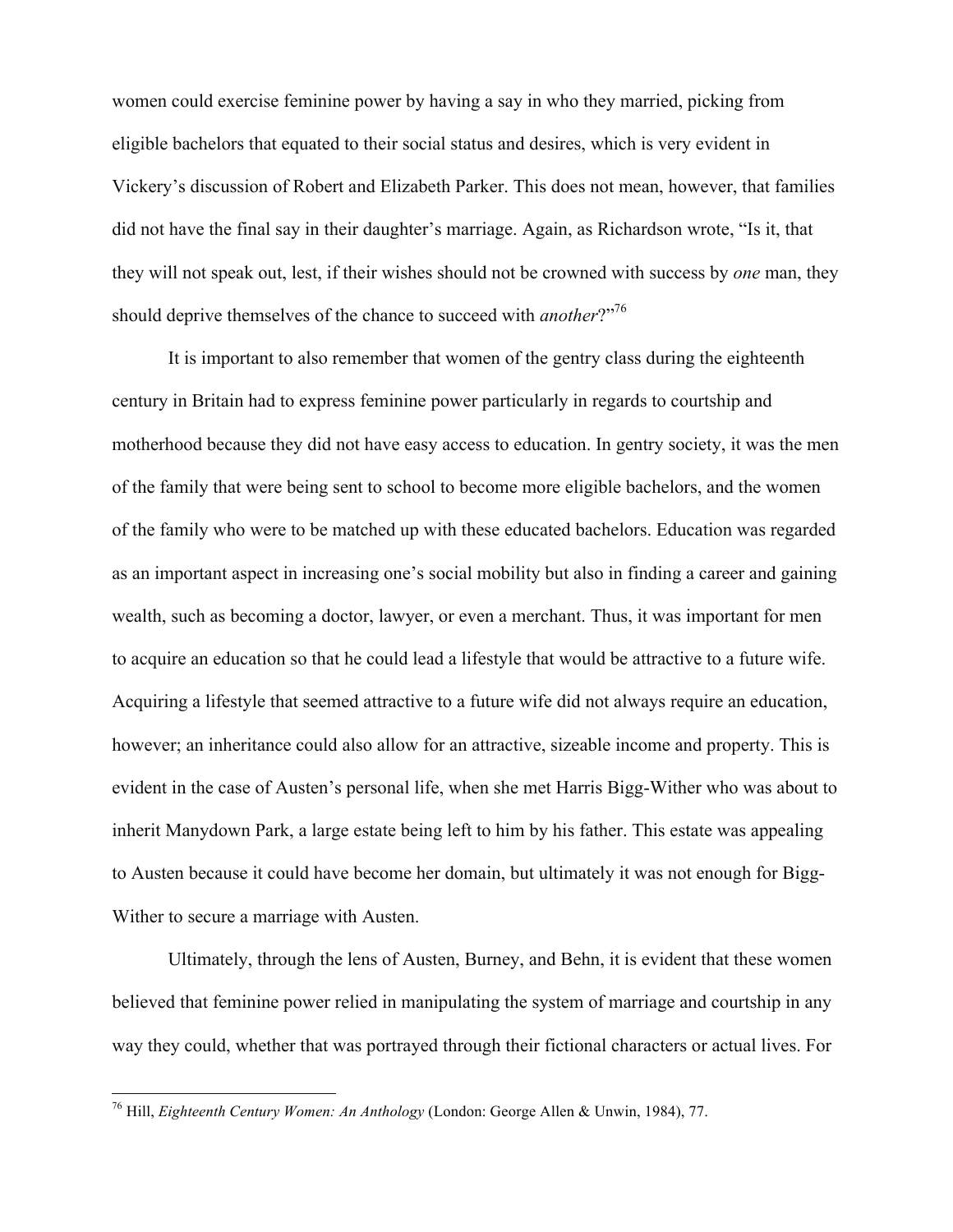Austen's personal life, even a man inheriting a large estate was not enough for her to marry him, and Burney did not appreciate the advances of a respectable man by the name of Barlow. The stories of each of these author's fictional characters allow for the reader to understand that a woman's femininity could be the one thing she had control over in a patriarchal society, whether that was by having control over the domestic sphere and her children, controlling her emotions in order to not allow other people to know how she truly felt, and, on the contrary, expressing emotion freely in order to persuade those around her, especially males. For these women, the underlying message of their writing is subtle, yet powerful; women should advocate for themselves whenever possible, even if it had to be done through the patriarchal system of marriage and courtship.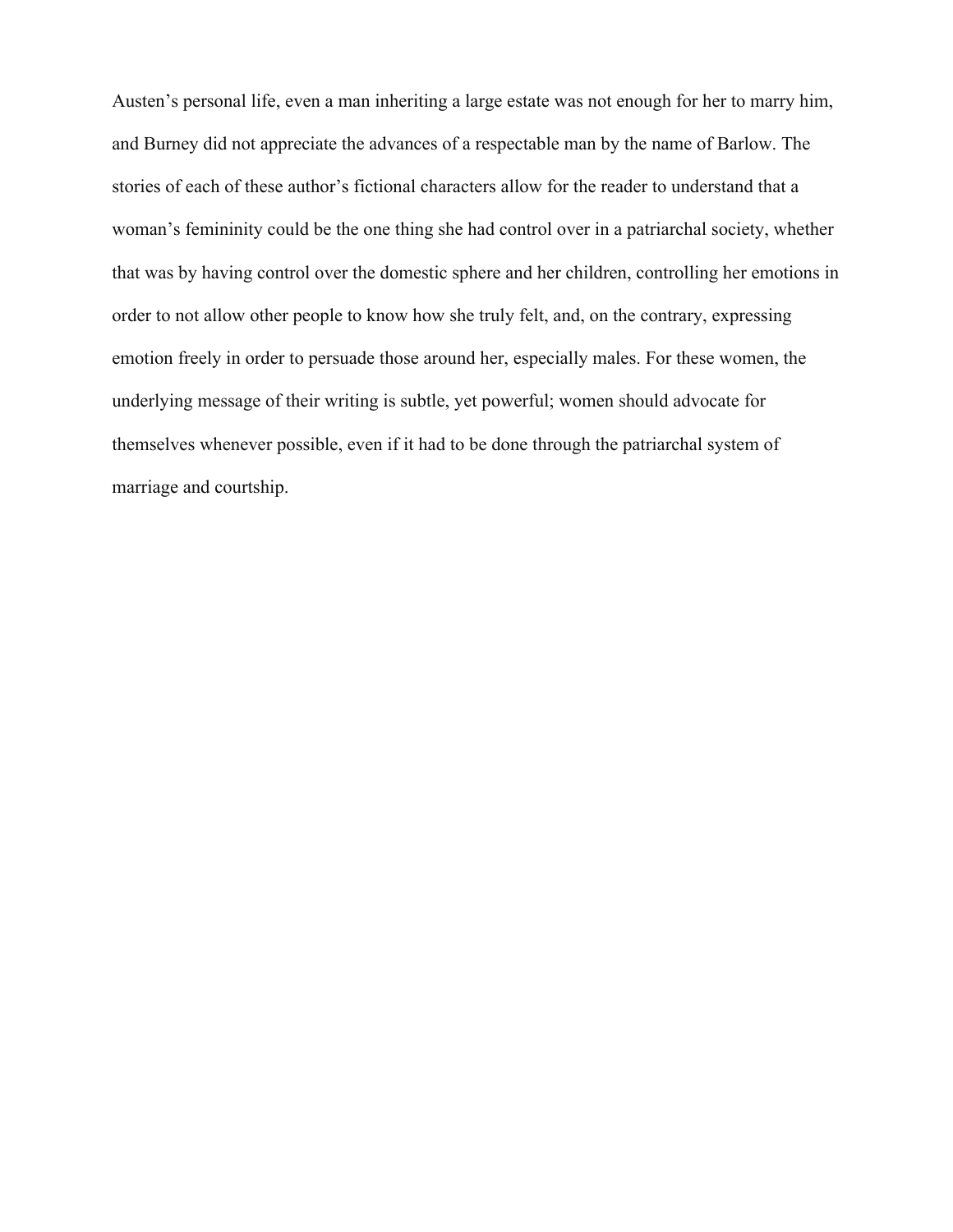# Bibliography

### **Primary Sources**

- "An Account of the Rise, Progress, and Present State of the Magdalen Hospital, for the reception of Penitent Prostitutes. Together with Dr. Dodd's Sermons," in *Women in the Eighteenth Century: Constructions of Femininity*, Edited by Vivien Jones. London: Routledge, 1991.
- Astell, Mary. *A Serious Proposal to the Ladies for the Advancement of their Truest and Greatest Interest.* London: Printed for Richard Wilkin, 1697.
- Austen, Jane. *Jane Austen's Letters,* Edited by Deirdre Le Faye. Oxford: Oxford University Press, 1995.
- Austen, Jane. *Lady Susan.* South Australia: University of Adelaide, 2015.
- Austen, Jane. *Mansfield Park.* London: Collins Clear-Type Press, 1953.
- Austen, Jane. *Pride and Prejudice.* Boston: Charles Scribner's Sons, 1918.
- Austen, Jane. *Sense and Sensibility.* London: Collins Clear-Type Press, 1953.
- Behn, Aphra. *The Complete Works of Aphra Behn,* Edited by Delphi Classics. East Sussex: Delphi Publishing Ltd, 2016.
- Burney, Frances. *The Early Diary of Frances Burney 1768-1778*, Edited by Annie Raine Ellis. London: George Bell and Sons, 1889.
- Burney, Frances. *Evelina.* Boston: Bedford Books, 1997.
- Chudleigh, Mary. "Essays Upon Several Subjects in Prose and Verse," in *Women in the Eighteenth Century: Constructions of Femininity*, Edited by Vivien Jones. London: Routledge, 1991.
- Gould, Robert. "Love Given O're: or, a Satyr against the Pride, Lust, and Inconstancy &c. of Woman," in *Women in the Eighteenth Century: Constructions of Femininity*, Edited by Vivien Jones. London: Routledge, 1991.
- Haywood, Eliza. "Lasselia: or, the Self-Abandon'd. A Novel," in *Women in the Eighteenth Century: Constructions of Femininity*, Edited by Vivien Jones. London: Routledge, 1991.
- R. James M.D. "A Medicinal Dictionary," in *Women in the Eighteenth Century: Constructions of Femininity*, Edited by Vivien Jones. London: Routledge, 1991.
- Robinson, Mary Darby. *A Letter to the Women of England on the Injustice of Mental Subordination with Anecdotes.* London: Printed for T.N. Longman and O.Rees, No.39, Paternoster Row, 1799.
- Rowe, Elizabeth Singer. "Letters Moral and Entertaining, in Prose and Verse," in *Women in the Eighteenth Century: Constructions of Femininity*, Edited by Vivien Jones. London: Routledge, 1991.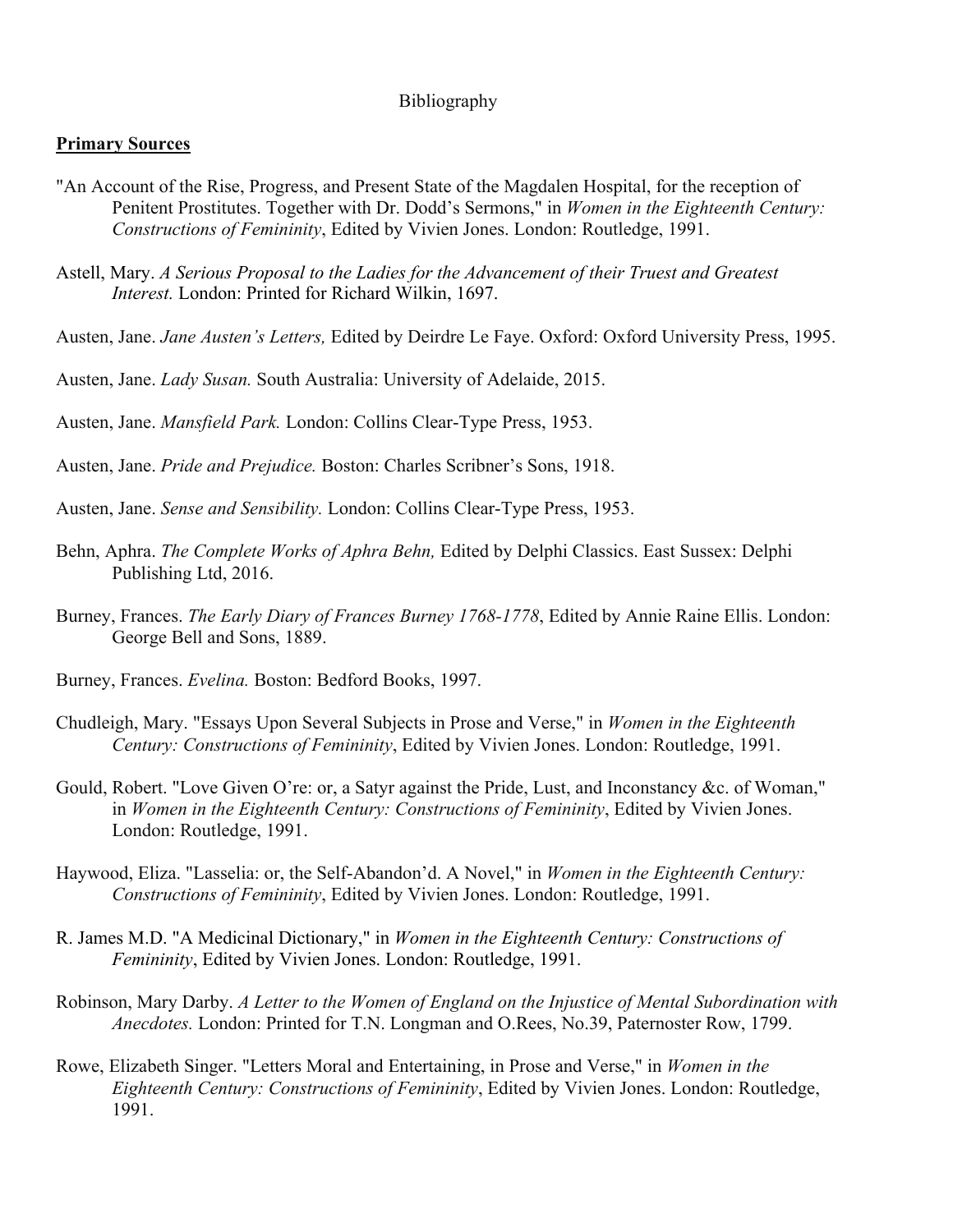Savile, George. "The Lady's New Year's Gift: or, Advice to a Daughter," in *Women in the Eighteenth Century: Constructions of Femininity*, Edited by Vivien Jones. London: Routledge, 1991.

Wollstonecraft, Mary. *A Vindication of the Rights of Woman.* London: Printed for Walter Scott, n.d..

## **Secondary Sources**

- Austen-Leigh, Joan. "New Light Thrown on JA's Refusal of Harris Bigg-Wither," *Journal of the Jane Austen Society of America* no. 8 (1986): 34-36, ISSN: 0821-0314.
- Capp, Bernard. "Jesus Wept but did the Englishman? Masculinity and Emotion in Early Modern England," *Past & Present* 224, no. 1 (2014): 75-108. doi: 10.1111/j.1468-0424.2011.01639.x.
- Cohen, Michele. "Gender and 'method' in eighteenth-century English education," *History of Education* 33, no. 5 (2010): 585-595 doi: 10.1080/004676004000254550.
- Cohen, Michele. "Manners Make the Man: Politeness, Chivalry, and the Construction of Masculinity, 1750-1830," *The Journal of British Studies* 44, no. 2 (2005): 312-329.
- Coss, Peter. *The Origins of the English Gentry*. Cambridge: Cambridge University Press, 2003.
- Downing, Karen. "The Gentleman Boxer: Boxing, Manners, and Masculinity in Eighteenth-Century England," *Men & Masculinities* 12, no. 3 (2010): 328-352. doi: 10.1177/1097184X08318181.
- Fitzmaurice, Susan M. "The Commerce of Language in the Pursuit of Politeness in Eighteenth-Century England," *English Studies* 4 (1998): 309-328. http://web.a.ebscohost.com.libservprd.bridgew.edu/ehost/pdfviewer/pdfviewer?vid=7&sid=b827b165-548f-433f-a13ab2d0bf699dbd%40sessionmgr4001&hid=4114.
- Francus, Marilyn. *Monstrous Motherhood: 18th-Century Culture and the Ideology of Domesticity.* Baltimore: The Johns Hopkins University Press, 2012.
- Green, Katherine Soba. *The Courtship Novel, 1740-1820: A Feminized Genre*. Lexington: The University Press of Kentucky, 1991.
- Harvey, Karen. "The History of Masculinity, circa 1650-1800," *The Journal of British Studies,* 44, no. 2 (2005): 296-311.
- Hill, Bridget. *Eighteenth Century Women: An Anthology*. London: George Allen & Unwin, 1984.
- Macfarlane, Alan. *Marriage and Love in England 1300-1840*. Oxford: Basil Blackwell Ltd, 1986.
- Stone, Lawrence. *The Family, Sex, and Marriage in England 1500-1800*. New York: Harper Paperback, 1977.
- Vickery, Amanda. *Behind Closed Doors: At Home in Georgian England.* London: Yale University Press, 2009.